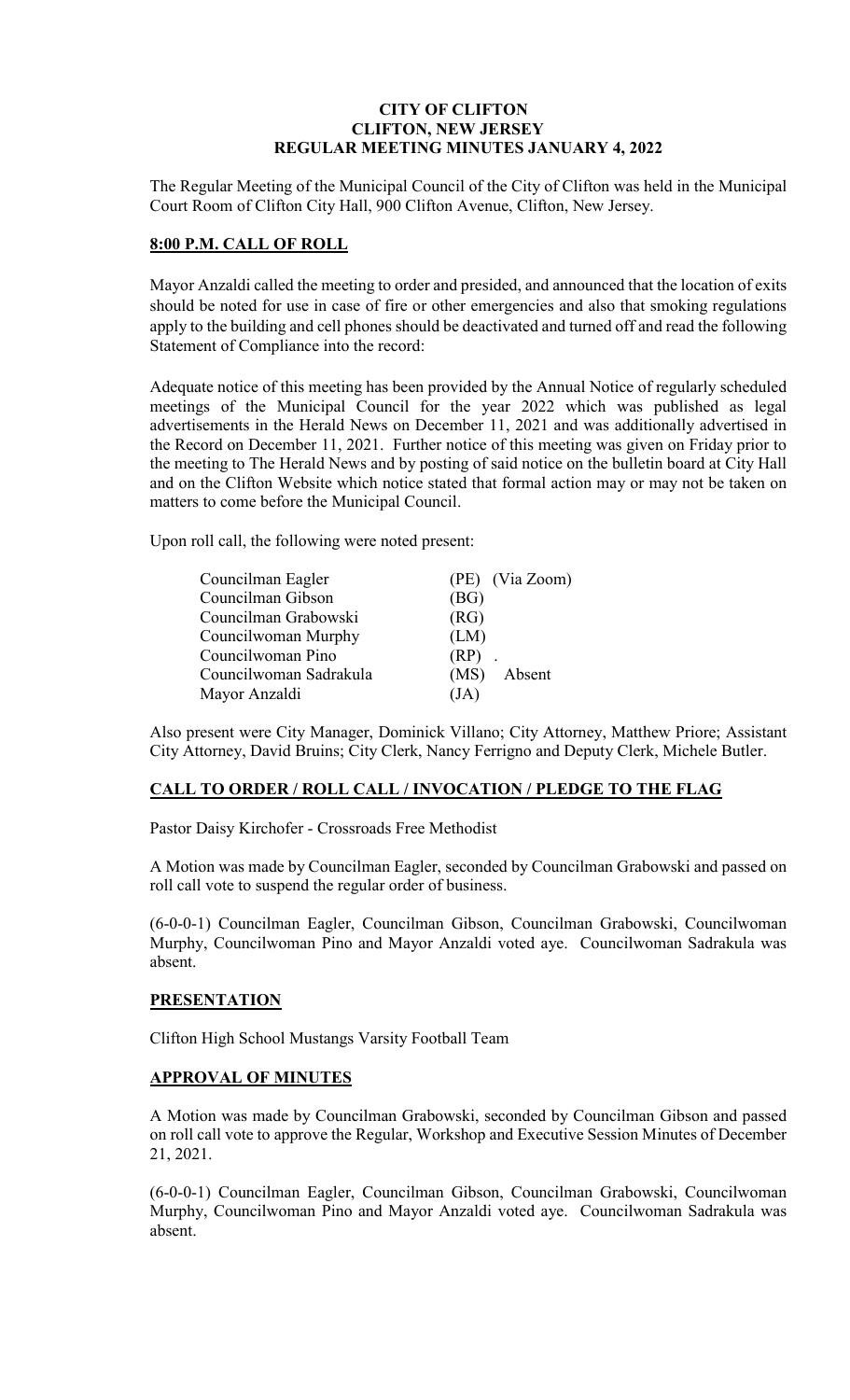# **COMMUNICATIONS FROM THE CITY MANAGER**

C-1 Kevin Berdnik Police Officer Public Safety resigned his position effective 12/22/2021.

# **COMMUNICATIONS MEETING MINUTES**

- C-2 Minutes of North Jersey District Water Supply Commission of November 17, 2021
- C-3 Minutes of Board of Adjustment of December 15, 2021
- C-4 Minutes of Passaic Valley Water Commission of November 10, 2021

# **SECOND READING ORDINANCES**

# **A. Adoption of Ordinance 7685-21**

# **B. Public Hearing on Ordinance 7685-21**

Mayor Anzaldi opened the floor to the public with regard to the Ordinance 7685-21

With no one wishing to be heard, a Motion was made by Councilman Grabowski, seconded by Councilwoman Murphy and passed on roll call vote to close the public hearing.

The following entitled ordinance had been introduced and having passed on first reading, which first reading was by title and said entitled ordinance having been published according to the law and thereafter placed on the Agenda of the present meeting, said ordinance was brought up for public hearing at the opening of such hearing said ordinance was given a second reading which reading was by title and all persons interested having been given an opportunity to be heard concerning said ordinance and upon motion, adopted said hearing was closed and said ordinance was thereafter finally passed without amendments, upon motion regularly made by Councilman Grabowski, seconded by Councilwoman Murphy and carried by roll call vote.

## **An Ordinance to Amend, Revise and Supplement Chapter 99 of the Code of the City of Clifton, entitled "Salaries and Compensation", More Particularly Article III Thereof, entitled "Supervisory Officials and Employees", Section 99-10, Entitled "Minimum and Maximum Salaries Fixed" (Provides Stipend for Part-Time Position in Absence of Full-Time Municipal Recycling Coordinator)**

(6-0-0-1) Councilman Eagler, Councilman Gibson, Councilman Grabowski, Councilwoman Murphy, Councilwoman Pino and Mayor Anzaldi voted aye. Councilwoman Sadrakula was absent.

# **C. Adoption of Ordinance 7686-21**

## **D. Public Hearing on Ordinance 7686-21**

Mayor Anzaldi opened the floor to the public with regard to the Ordinance 7686-21

With no one wishing to be heard, a Motion was made by Councilman Gibson, seconded by Councilwoman Murphy and passed on roll call vote to close the public hearing.

The following entitled ordinance had been introduced and having passed on first reading, which first reading was by title and said entitled ordinance having been published according to the law and thereafter placed on the Agenda of the present meeting, said ordinance was brought up for public hearing at the opening of such hearing said ordinance was given a second reading which reading was by title and all persons interested having been given an opportunity to be heard concerning said ordinance and upon motion, adopted said hearing was closed and said ordinance was thereafter finally passed without amendments, upon motion regularly made by Councilman Gibson, seconded by Councilwoman Murphy and carried by roll call vote.

**An Ordinance to Amend, Revise and Supplement Chapter 99 of the Code of the City of Clifton, entitled "Salaries and Compensation" More Particularly Article VI Thereof, entitled "Confidential Officials and Employees, Section 99-34, entitled "Minimum and Maximum Salaries Fixed" (Amends Compensations for 2022)**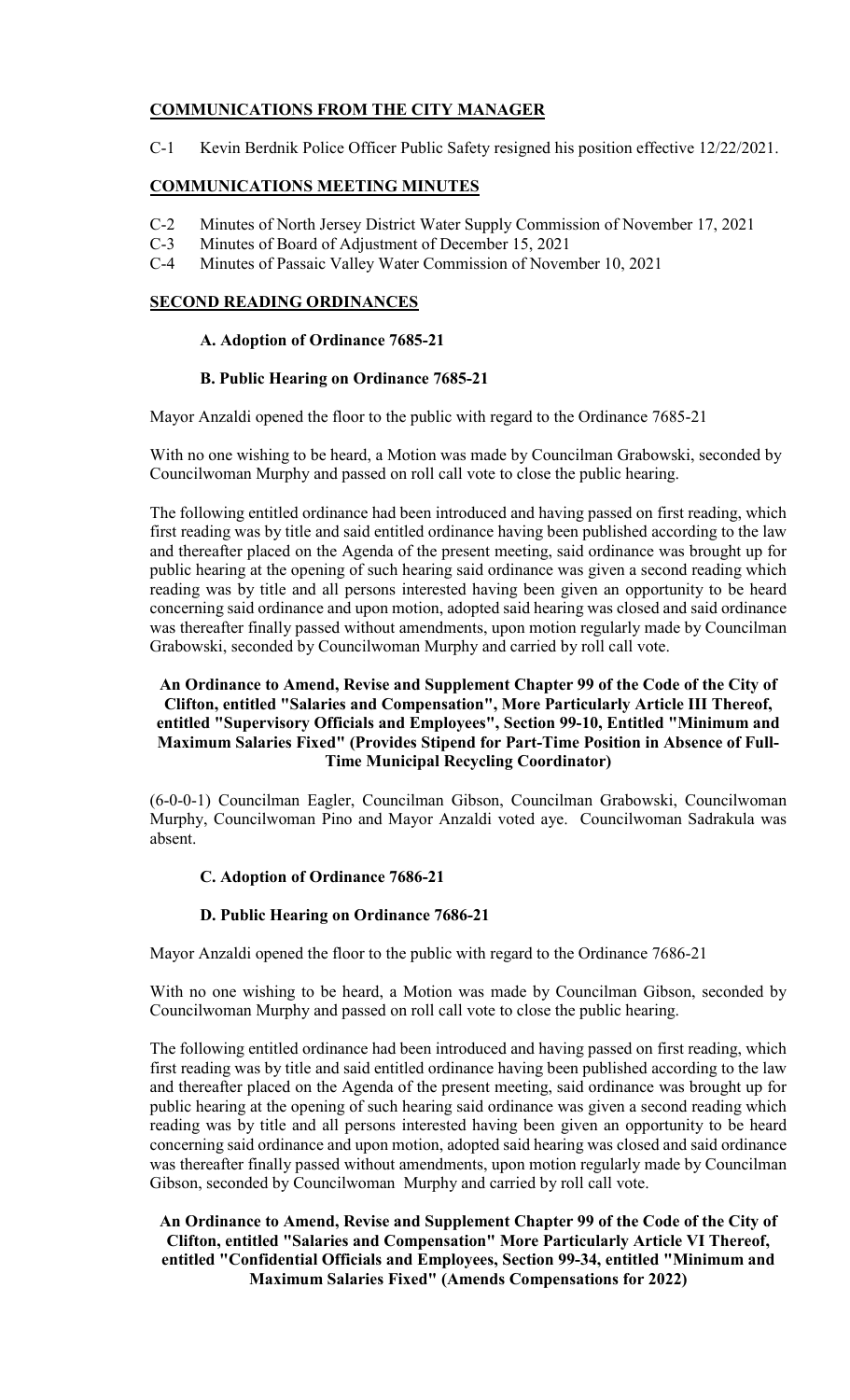(6-0-0-1) Councilman Eagler, Councilman Gibson, Councilman Grabowski, Councilwoman Murphy, Councilwoman Pino and Mayor Anzaldi voted aye. Councilwoman Sadrakula was absent.

# **FIRST READING ORDINANCES**

# **A. Introduction of Ordinance 7687-21**

The entitled ordinance was introduced and read by the City Clerk, as first reading, which reading was by title, passed upon motion made by Councilman Grabowski, seconded by Councilwoman Murphy and carried by roll call vote.

## **Ordinance to Amend, Revise and Supplement Chapter 77 of the Code of the City of Clifton, Entitled "Police Department" (Amends Table of Organization in Police Department)**

It was regularly moved, seconded and carried that the ordinance now pending be further considered for final passage after public hearing at the regular meeting of the Municipal Council to be held Tuesday, January 18, 2022 at 8:00 p.m. and that the City Clerk be authorized to publish said ordinance together with statutory notice as required by law.

(5-0-1-1) Councilman Eagler, Councilman Grabowski, Councilwoman Murphy, Councilwoman Pino and Mayor Anzaldi voted aye. Councilman Gibson abstained and Councilwoman Sadrakula was absent.

# **CITY MANAGER PRIVILEGE**

City Manager, Dominick Villano, wished all a happy and healthy New Year. He congratulated Coach Ralph Cinque and the Clifton Mustangs Football Team on a successful season.

# **FLOOR TO MEMBERS OF THE PUBLIC**

Edward Specht, 682 Paulison Ave., spoke about recycling styrofoam, Clifton Boulevard being blocked by double parked trucks and reducing the carbon footprint in Clifton.

With no one else wishing to be heard, a motion was made by Councilman Grabowski, seconded by Councilman Gibson and passed on roll call vote to close the public session.

(6-0-0-1) Councilman Eagler, Councilman Gibson, Councilman Grabowski, Councilwoman Murphy, Councilwoman Pino and Mayor Anzaldi voted aye. Councilwoman Sadrakula was absent.

City Manager, Dominick Villano, stated that he would present a recycling method for breaking down styrofoam at the next Council meeting. He explained that the truck traffic on Clifton Boulevard is being monitored and seems to be getting better. Mr. Villano stated that reducing our carbon footprint is something that needs to be explored.

## **Councilman Eagler**

Councilman Eagler wished everyone a happy and healthy New Year. He spoke about how arts and music can help City youth during the pandemic. Councilman Eagler urged all residents to get vaccinated, get a booster and wear a mask to prevent the spread of the Coronavirus. He advised all residents to be prepared for some expected snow at the end of the week. He wished all who celebrate, a Merry Orthodox Christmas. Councilman Eagler spoke about the new dualstream recycling and asked City Manager, Dominick Villano, how it is working at the Recycling Center. Mr. Villano replied that the bins were all removed and only large containers are being utilized. Councilman Eagler asked all residents to donate to their local animal shelter in memory of actress Betty White.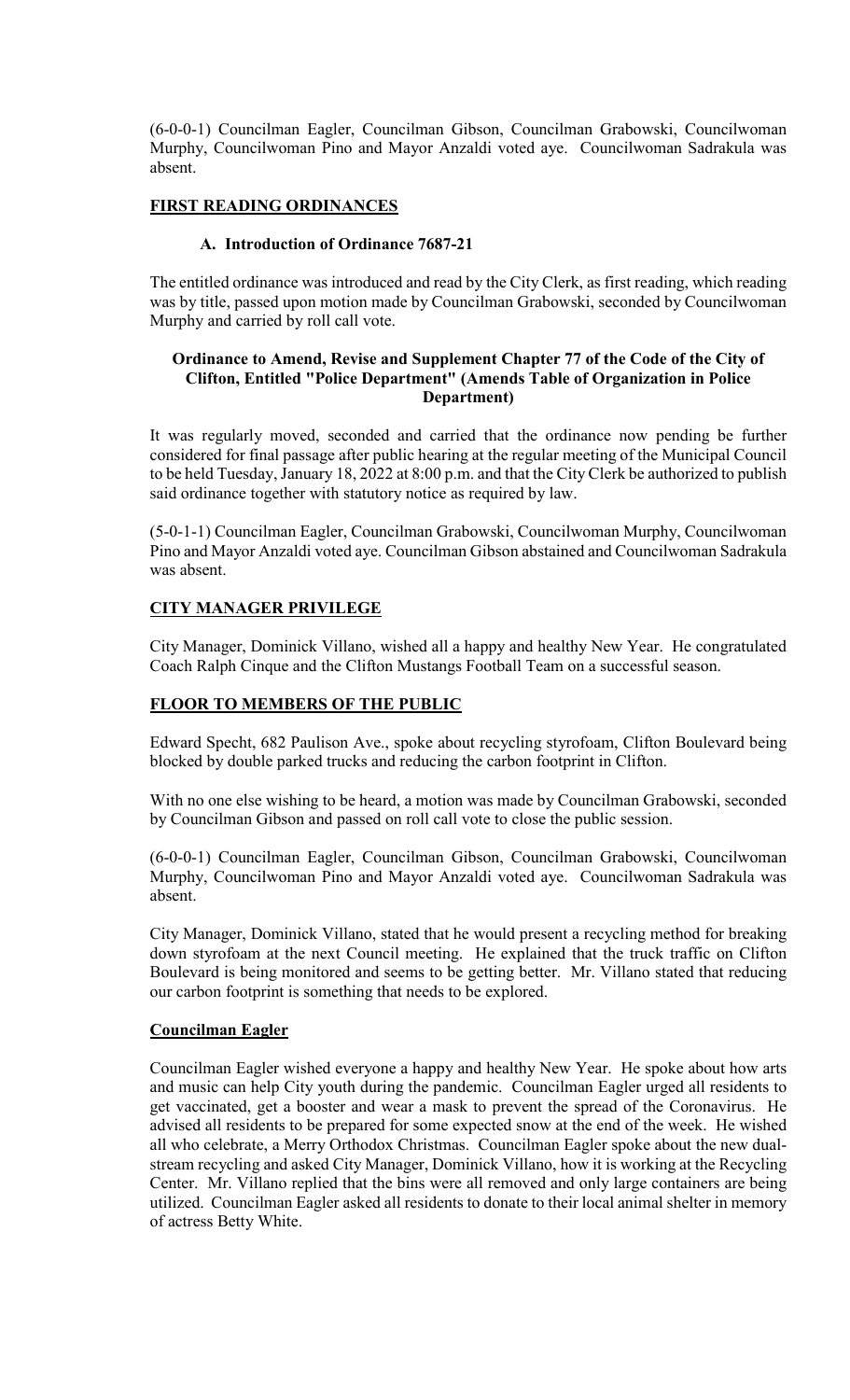# **Councilman Gibson**

Councilman Gibson wished police officer Kevin Berdnik, good luck on his new endeavor with the Borough of Rockaway. He asked to put a discussion item regarding Styrofoam recycling on the next Council. Councilman Gibson spoke about truck traffic on Clifton Boulevard. He asked that everyone try to work together and listen to each other's ideas in 2022. Councilman Gibson urged all residents to get vaccinated, get a booster and wear a mask to reduce the spread of Coronavirus. He wished all a Happy New Year.

# **Councilman Grabowski**

Councilman Grabowski announced that Covid-19 vaccinations and boosters are available at City Hall by appointment. He congratulated Coach Cinque and the Clifton High School Mustangs Football Team on a very successful season. He spoke about local mask mandates to prevent the spread of Coronavirus. He asked all residents to do their due diligence and wear a mask in public places. Councilman Grabowski wished all a Happy New Year.

## **Councilwoman Murphy**

Councilwoman Murphy asked all residents to donate to their local animal shelter in memory of actress Betty White. She urged all residents to wear a mask in public areas to prevent the spread of Coronavirus. Councilwoman Murphy wished everyone a Happy New Year.

## **Councilwoman Pino**

Councilwoman Pino wished everyone a Happy New Year. She congratulated Coach Cinque and the Clifton Mustang Football Team on a successful season. Councilwoman Pino urged all residents to wear a mask in public areas to prevent the spread of Coronavirus.

## **Mayor Anzaldi**

Mayor Anzaldi thanked reporter, Matt Fagan, for the wonderful article on the Clifton Sculpture Park. He announced that the Clifton Cable TV Station is still taking photos from the holidays for broadcast on the local channel to showcase diversity in traditions. Mayor Anzaldi wished all who celebrate a Merry Orthodox Christmas. He spoke about the many people who have lost their lives during the Covid-19 pandemic and urged all citizens to get vaccinated, get a booster shot and wear a mask when in public areas. Mayor Anzaldi wished everyone a happy and healthy New Year.

## **Councilwoman Sadrakula**

Councilwoman Sadrakula was absent.

City Manager, Dominick Villano, announced that he was contacted by a resident who would like to start a program which would help the elderly with snow shoveling. He stated he will have this program organized with the help of the Senior Center.

Councilman Gibson announced the birth of his granddaughter.

## **RESOLUTIONS**

A Motion was made by Councilman Grabowski, seconded by Councilwoman Murphy and passed on roll call vote to move the group.

(6-0-0-1) Councilman Eagler, Councilman Gibson, Councilman Grabowski, Councilwoman Murphy, Councilwoman Pino and Mayor Anzaldi voted aye. Councilwoman Sadrakula was absent.

R001-22 Resolution - 2022 Cash Management Plan

# **COUNTY OF PASSAIC, NEW JERSEY 2022 CASH MANAGEMENT PLAN**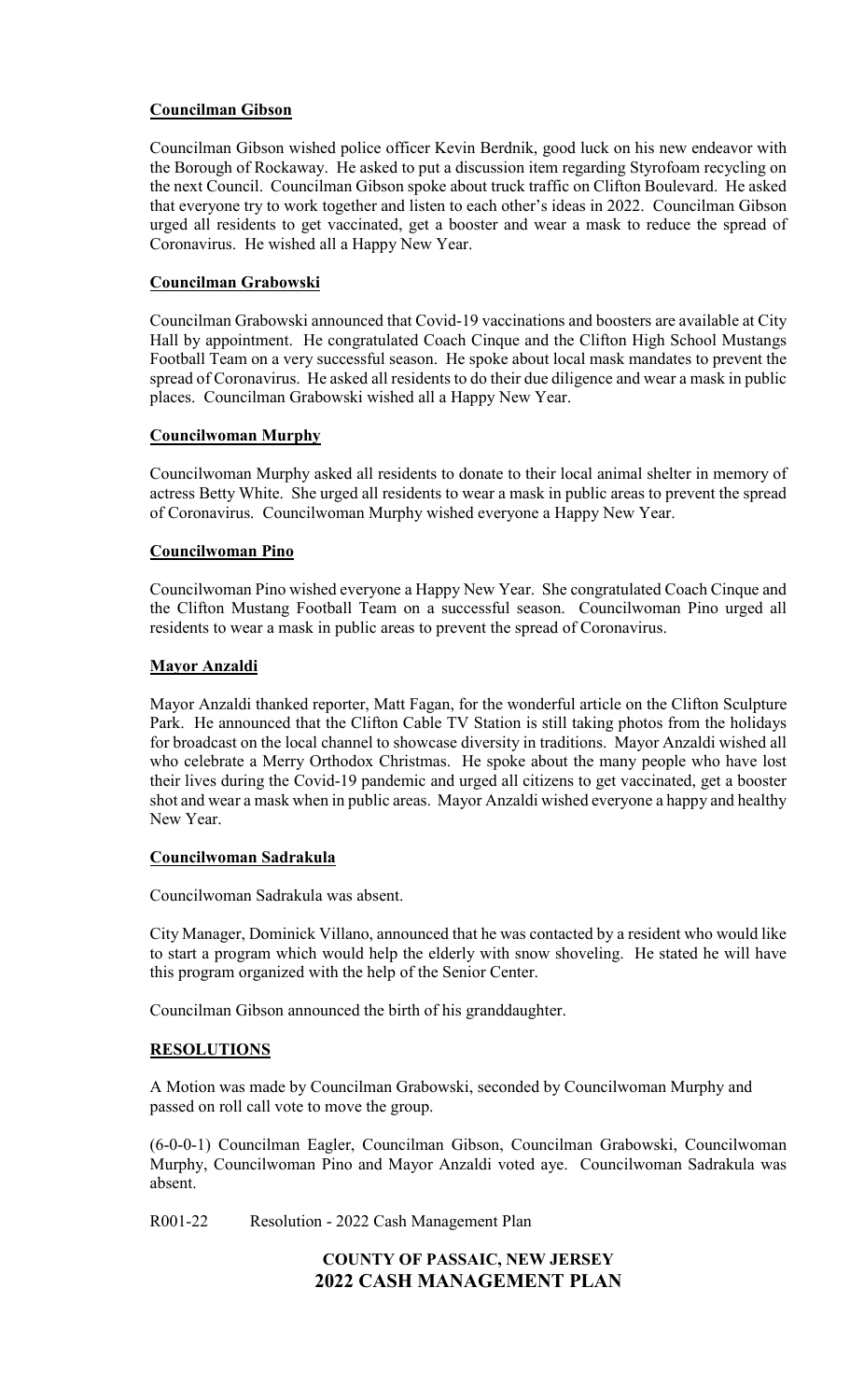**WHEREAS,** N.J.S.A. 40A:5-14, State of New Jersey Local Fiscal Affairs Law, requires that each municipality to annually adopt a Cash Management Plan designed to assure the deposit, investment and proper disbursement of local funds;

**NOW, THEREFORE, BE IT RESOLVED,** that the City Council of the City of Clifton, County of Passaic, State of New Jersey, does hereby adopt the following Cash Management Plan:

# **A. DESIGNATION OF DEPOSITORIES**

The following institutions are designated as permissible depositories for the deposit of City funds:

| <b>CAPITAL ONE</b>                  | <b>KEARNY BANK</b>             |
|-------------------------------------|--------------------------------|
| BANK OF AMERICA, N.A.               | PNC BANK, National Association |
| <b>M&amp;T BANK</b>                 | PROVIDENT SAVINGS BANK         |
| <b>BOILING SPRINGS SAVINGS BANK</b> | <b>INVESTORS SAVINGS BANK</b>  |
| <b>BNY MELLON</b>                   | SPENCER SAVINGS BANK, SLA      |
| WELLS FARGO BANK, N.A.              | TD BANK, N.A.                  |
| <b>US BANK</b>                      | <b>VALLEY BANK</b>             |

All depositories must conform to the Governmental Unit Deposit Protection Act ("GUDPA"), and shall provide a Notification of Eligibility from the State of New Jersey, Department of Banking, on a semi-annual basis. In addition, designated depositories shall maintain maximum FDIC or FSLIC coverage of all City funds on deposit.

# **B. DEPOSIT OF FUNDS**

All funds shall be deposited within forty-eight (48) hours of receipt, in accordance with N.J.S.A. 40A:5-15, into appropriate fund operating accounts. Non-interest bearing operating and capital accounts shall be regularly monitored for the availability of funds for investment. Debt Service and Trust accounts shall be maintained in accordance with Federal and State statutes regulating such funds. Payroll, Developers' Escrow deposits and other agency funds, which represent funds of individuals and other organizations held by the City, shall be deposited in regular, non-interest bearing checking accounts unless applicable State statutes direct otherwise. Grant funds shall be deposited in accordance with regulations of the granting government or agency.

Where compensating balances are required by any designated depository to offset the cost of services provided, an agreement between the City and the depository shall be executed, specifying the charge for each service and the balance required to offset each charge.

# **C. INVESTMENT INSTRUMENTS AND PROCEDURES**

The City may purchase those investments permitted in N.J.S.A. 40A:5-15.1, and Local Finance Notice (LFN) 2017-24 and Resolution R531-18, which include:

United States Treasury Bonds, Notes and Bills United States Government Agency and Instrumentality Obligations Bonds and other obligations of the City of Clifton Bonds and other obligations of the Clifton Board of Education Commercial Bank Deposits and Certificates of Deposit New Jersey Arbitrage Rebate Management Fund Savings Bank Deposits and Certificates of Deposit State of New Jersey Cash Management Fund

The City may purchase other obligations approved by the Division of Investment of the Department of Treasury for investment by local units.

Investments shall be limited to a maturity of not more than one year unless a longer term is permitted by applicable Federal or State regulations. Allowable investments with maturities which extend beyond the end of the City's fiscal year shall be permitted only if interest accrued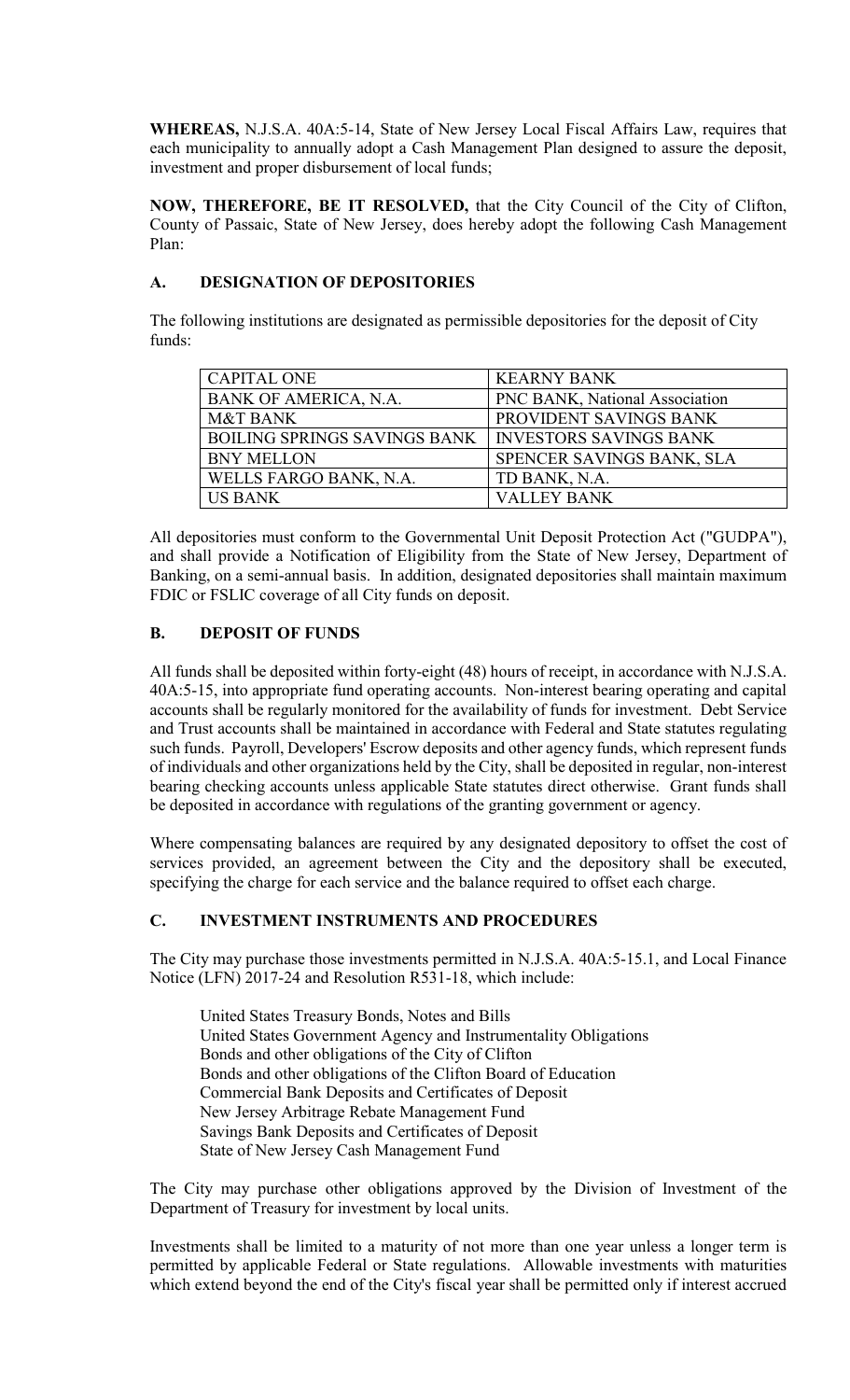on the investment is credited to the City at the end of the fiscal year for the purpose of realizing budgetary revenue.

The purchase of Certificates of Deposit shall be made based on the availability of funds for investment and the analysis of projected cash flows. Bids for Certificates of Deposit will be solicited of at least three designated depositories only if the amount available for investment is \$100,000 or greater. Telephone bids will be solicited by the Chief Financial Officer, or designated staff member. Bidders shall specify the principal amount, interest rate and maturity of the investment. A check or wire transfer will be made available to the winning bidder on the same business day the bid is awarded. Where the return on a proposed investment does not exceed the cost of making such investment, the Chief Financial Officer will not make the investment. The Chief Financial Officer shall have the discretion to award an investment to the depository wherein the funds reside, should that institution's quoted interest rate be less than other quoted rates, and the differential in interest rates is not more than twenty-five (25) basis points (0.25%), providing that the term of the investment is thirty (30) days or less. The Chief Financial Officer shall have the discretion to reject all bids.

## **D. DISBURSEMENT OF FUNDS**

All funds shall be disbursed as authorized and directed by the City Council, except that the Chief Financial Officer shall have the authority to make disbursements prior to receiving the approval of the Municipal Council in extreme emergencies where the safety of the public is jeopardized. In addition, the following disbursements may be made prior to receiving approval of the Municipal Council:

| <b>County Taxes</b>            | Petty Cash Reimbursements          |
|--------------------------------|------------------------------------|
| <b>County Open Space Taxes</b> | Postage                            |
| Debt Service                   | Purchase of Investments            |
| <b>Insurance Premiums</b>      | Salaries and Wages                 |
| Interfunds                     | <b>School Taxes</b>                |
| Public Library Tax Levy        | <b>Self-Insurance Payments</b>     |
| Payroll Withholding Amounts    | Special Improvement District Taxes |
| Passaic Valley Sewer Payments  | State of NJ Pension Obligations    |
| <b>Public Utility Payments</b> | <b>Health Care Claims</b>          |

• Manual Checks as approved in writing by the City Manager

For disbursements relative to payroll tax withholding, the City Council may authorize the use of a servicer to take possession of local unit funds and execute the disbursements of the City to the taxing authorities. Tasks to be performed by the servicer may include report preparation, calculation of withholding and direct deposit of payroll disbursements.

The Chief Financial Officer is designated the "approval officer" responsible for authorizing and supervising the activities of the servicer. In cases where the servicer takes possession of local unit funds for payment of payroll claims, the approval officer is charged with ensuring that payments are made on a timely basis by regularly securing third party confirmation of such.

Disbursements shall be executed via electronic wire transfer of funds by the Chief Financial Officer, or designated staff member, when that method of payment will result in a financial benefit to the City in the form of increased investment income.

All disbursements of funds held by the City, either electronic or by check, will require two (2) authorized signatures or approvals before any disbursement can be completed.

## **E. PETTY CASH FUND**

Reimbursements for expenditures through the Petty Cash Fund shall be made within the limits approved by the Director of the Division of Local Government Services. The Petty Cash Fund shall be maintained in accordance with N.J.S.A. 40A:5-21. Individual reimbursements from the Petty Cash Fund shall not exceed \$45 per item. The following Petty Cash Fund is maintained:

Recreation \$200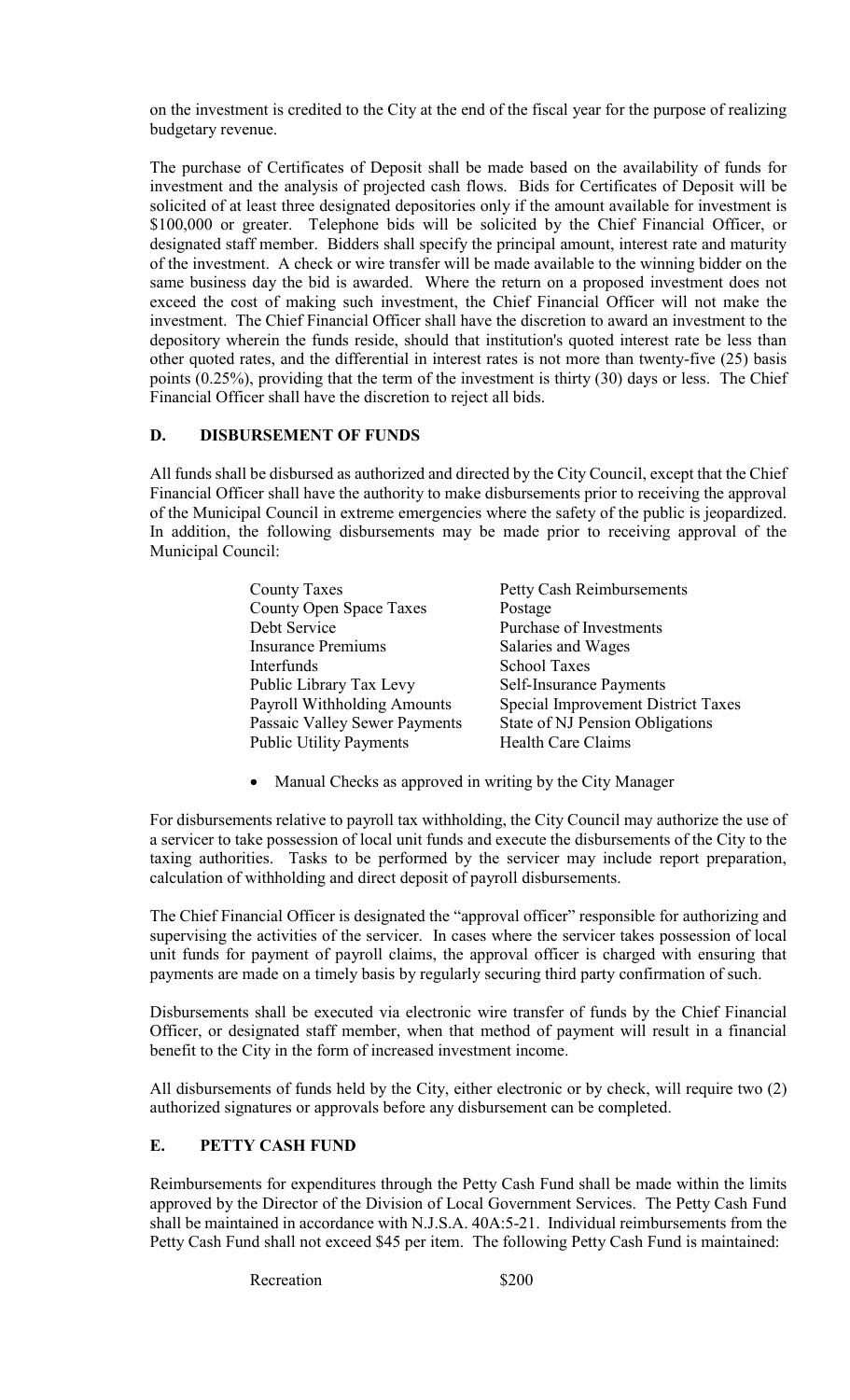All other properly documented petty cash expenditures will be reimbursed to an employee on their semi-monthly paychecks, as a non-taxable reimbursement.

# **F. BONDING**

The following officials shall be covered by surety bonds; said surety bonds to be examined by the independent auditor to insure their proper execution:

| Chief Financial Officer | Tax Collector            | City Treasurer                |
|-------------------------|--------------------------|-------------------------------|
| Court Administrator     | Municipal Court Judge(s) | Deputy Court Administrator(s) |

Staff members of the Department of Finance and Tax Collection not covered by separate surety bonds shall be covered by a Public Employee's Faithful Performance Bond.

# **G. P-CARD PROGRAM**

The City of Clifton currently has P-Cards (Purchase Cards) program with Bank of America. The Qualified Purchasing Agent (QPA) is designated the "Program Manager" is compliance with Local Finance Notice (LFN) 2018-13. Individual City Credit Cards are not authorized to be issued or used by any employee under the auspices of the City of Clifton.

# **H. CLAIMANT CERTIFICATION**

Per City of Clifton Ordinance 7640-21, authorized by the New Jersey Department of Community Affairs with Local Finance Notice (LFN) 2018-13, purchase orders below the State authorized quote threshold, and vendors with contracts of file with the City's Legal Department do not require a signature from the Vendor. All Department Head must sign off on all other requirements of a purchase order in compliance with applicable Purchasing Laws.

# **I. ELECTRONIC FUNDS TRANSFER (EFT)**

The Local Fiscal Affairs Lawn (N.J.S.A. 40A:5-16.5) has authorized Municipalities to pay vendor's electronically, in lieu of paper checks. Local Finance Notice (LFN) 2018-13 gives guidance on such policies required to protect the City. The Finance Office created policies for EFTs, and shall be authorized to utilize EFTs as necessary (Resolution R-438-20)

# **J. COMPLIANCE**

The Cash Management Plan of the City of Clifton shall be subject to the approval of the City's Legal Counsel, and shall be subject to the annual audit conducted pursuant to N.J.S.A. 40A:5-4.

As stated in N.J.S.A. 40A:5-14, the official(s) charged with the custody of City funds shall deposit them as instructed by this Cash Management Plan, and shall thereafter be relieved of any liability or loss due to the insolvency or closing of any designated depository.

If, at any time, this Cash Management Plan conflicts with any regulation of the State of New Jersey, or any department thereof, the applicable State regulations shall apply.

-------------------------

R002-22 Resolution - 2022 Refund Cancellation Resolution

# **REFUND CANCELLATION RESOLUTION**

**WHEREAS,** the New Jersey Local Fiscal Affairs Law allow municipalities to cancel refunds of \$10.00 or less; and

**WHEREAS,** N.J.S.A. 40A:5-17.1 (b) states "…the governing body of a municipality may adopt a resolution authorizing a municipal employee chosen by the governing body to process, without further action on the part of the governing body, the cancellation of any property tax refund, delinquency, or the charges and fees imposed by the municipality of less than \$10.00"; and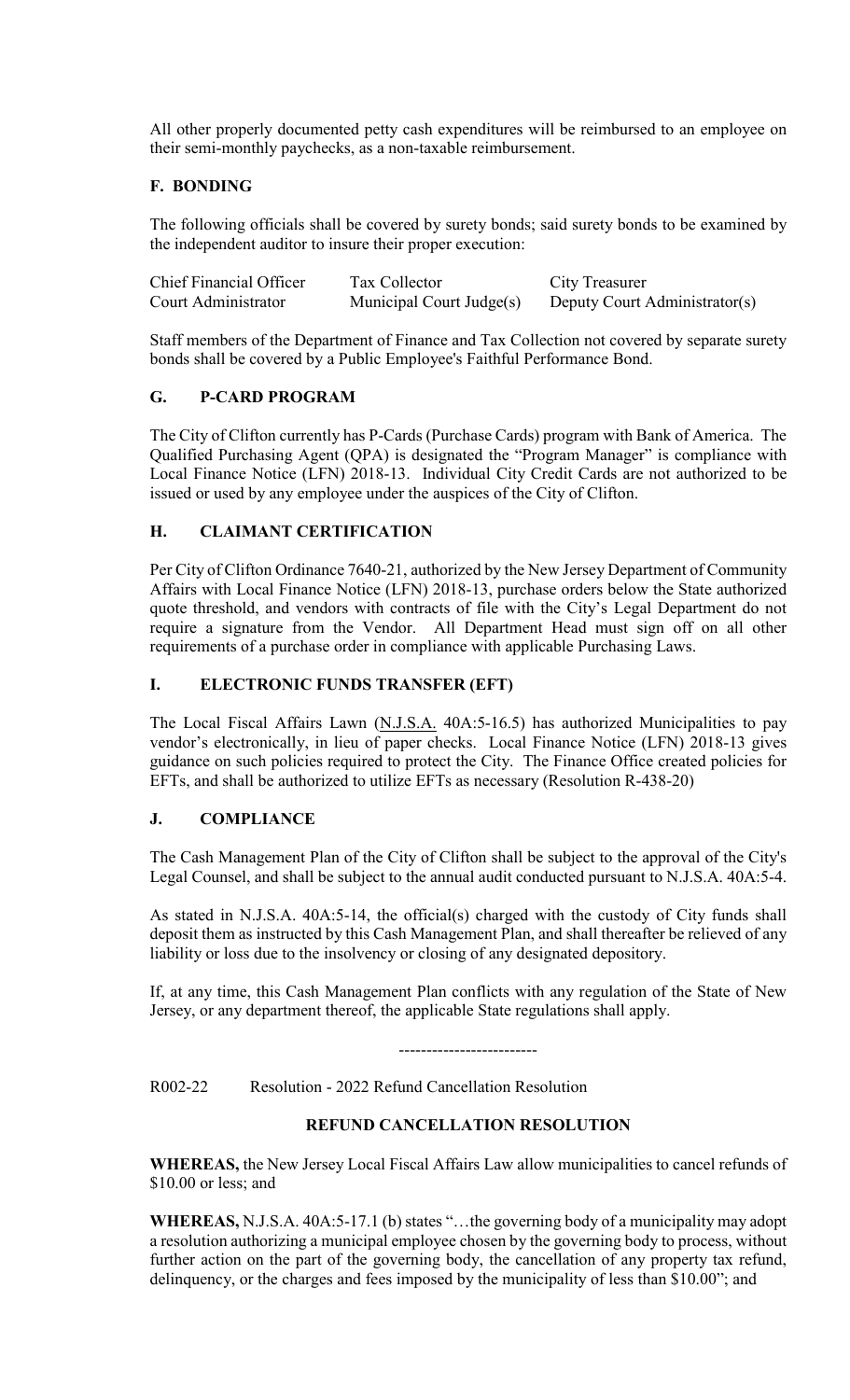**WHEREAS**, the Finance Office would like to streamline our record maintenance to be fiscally responsible and also include trust and escrow accounts;

**NOW, THEREFORE, BE IT RESOLVED,** by the Mayor and City Council of the City of Clifton, County of Passaic, State of New Jersey, that the Mayor and Council authorize the Chief Financial Officer and City Treasurer to cancel all refunds due for up to \$10.00 as outlined in N.J.S.A. 40A:5-17.1;

**BE IT FURTHER RESOLVED,** that the Finance Office is authorized to cancel said balances and correct the City's financial records for these cancellations.

-------------------------

R003-22 Resolution - 2022 Grant Salary Allocation Resolution

# **GRANT SALARY ALLOCATION RESOLUTION**

**WHEREAS,** each budget year the City of Clifton should name employees associated with specific grants that have been received, and

**WHEREAS,** this Resolution confirms that said employee's salaries are charged to the appropriate grant by the Finance Office, and

**WHEREAS,** the City of Clifton shall renew this Resolution with each grant the City receives to reimburse employee salaries to affirm the using Department's grant approval,

**NOW, THEREFORE, BE IT RESOLVED,** by the Mayor and City Council of the City of Clifton, County of Passaic, State of New Jersey, hereby adopts the attached list of employees and the associated grant be accurately charged,

**BE IT FURTHER RESOLVED,** that the City Clerk forward a certified copy of this Resolution to the Finance Office to confirm all grants were properly charged.

-----------------------

R004-22 Resolution - 2022 Temporary Budget for the Municipal Budget

# **2022 TEMPORARY BUDGET**

**WHEREAS,** N.J.S.A. 40A:4-19 authorizes temporary appropriations to provide for the period between the beginning of the budget year and the adoption of the budget, where contracts, commitments or payments are to be made prior to the adoption of the budget for any fiscal year; and,

**WHEREAS,** contracts, commitments or payments are to be made by the City of Clifton for the purpose and amounts requested in the manner and time therein provided; and,

WHEREAS, the adoption of this resolution is prior to the 30<sup>th</sup> day of January 2022; and,

**WHEREAS,** 26.25% of the total appropriations in the 2021 Municipal Budget, exclusive of any appropriations made for debt service, capital improvement fund, and public assistance is in the sum of \$31,933,473.34,

**NOW, THEREFORE, BE IT RESOLVED,** that the Temporary Appropriations Amendments are hereby authorized to provide for contracts, commitments, and payments prior to the adoption of the 2022 Municipal Budget as follows:

Department Department Code Amount

See Attached Worksheets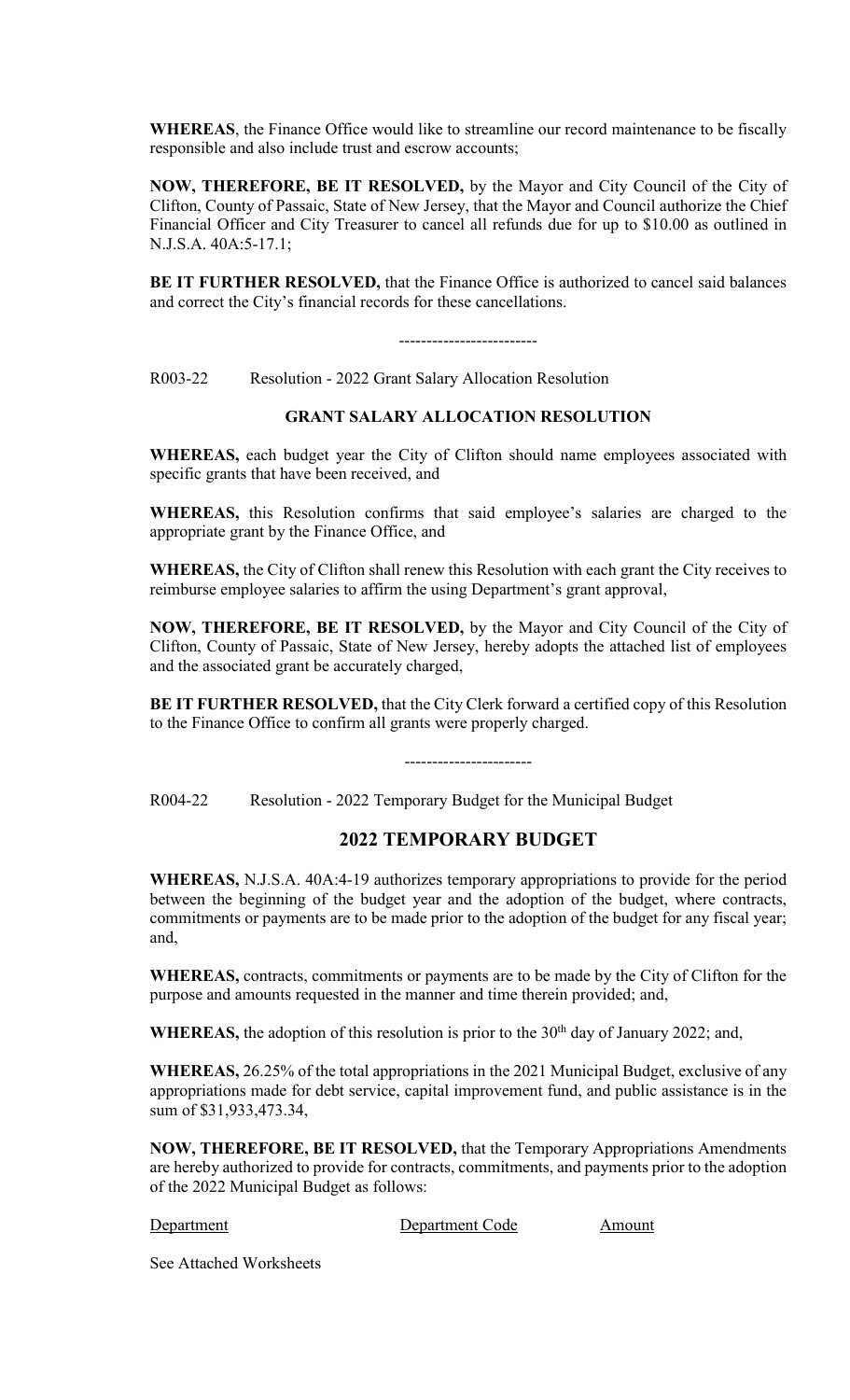Total Temporary Budget Amendment: \$31,933,473.34

Debt Service Payments:

| <b>Bond Principal</b>                    | 01-201-45-920-342 | \$4,600,000.00  |
|------------------------------------------|-------------------|-----------------|
| <b>Bond Interest</b>                     | 01-201-45-930-344 | 725,000.00      |
| NJ Green Acres Trust                     | 01-201-45-940-348 | 85,000.00       |
| Total Debt Service for the City:         |                   | \$7,885,000.00  |
| Total Temporary Budget and Debt Service: |                   | \$39,818,473.34 |
|                                          |                   |                 |

----------------------

R005-22 Resolution - 2022 Temporary Budget for the Sewer Utility Budget

# **2022 TEMPORARY BUDGET CLIFTON SEWER UTILITY**

**WHEREAS,** N.J.S.A. 40A:4-19 authorizes temporary appropriations to provide for the period between the beginning of the budget year and the adoption of the budget, where contracts, commitments or payments are to be made prior to the adoption of the budget for any fiscal year; and,

**WHEREAS,** contracts, commitments or payments are to be made by the City of Clifton Sewer Utility for the purpose and amounts requested in the manner and time therein provided; and,

**WHEREAS,** the adoption of this resolution is prior to the  $30<sup>th</sup>$  day of January 2022; and,

**WHEREAS,** 26.25% of the total appropriations in the 2021 Sewer Utility Budget, exclusive of any appropriations made for debt service and capital improvement fund, is in the sum of \$2,425,473.75,

**NOW, THEREFORE, BE IT RESOLVED,** that the Temporary Appropriations Amendments are hereby authorized to provide for contracts, commitments, and payments prior to the adoption of the 2022 Sewer Utility Budget as follows:

| <b>Sewer Department</b>                                            | Department Code   |    | Amount                |
|--------------------------------------------------------------------|-------------------|----|-----------------------|
| Sewer / Storm System - Salaries                                    | 07-201-26-291-101 | \$ | 200,000.00            |
| Sewer / Storm System - Expenses                                    | 07-201-26-291-405 | \$ | 100,000.00            |
| Audit and Accounting                                               | 07-201-20-135-334 | \$ | 10,000.00             |
| Insurance – General Liability                                      | 07-201-23-210-310 | \$ | 20,000.00             |
| Insurance - Self-Insurance                                         | 07-201-23-215-340 | \$ | 20,000.00             |
| Insurance – Group Health                                           | 07-201-23-220-310 | \$ | 40,000.00             |
| Sewer Fees - PVSC                                                  | 07-201-31-455-290 |    | \$2,000,000.00        |
| Statutory Exp – Employer Taxes                                     | 07-201-36-472-300 | \$ | 15,000.00             |
| <b>Emergency Repairs</b>                                           | 07-201-26-291-601 | \$ | 20,473.75             |
| <b>Total Temporary Budget Amendment:</b><br>Debt Service Payments: |                   |    | \$2,425,473.75        |
| <b>Bond Principal</b>                                              | 07-201-45-920-342 |    | \$1,280,000.00        |
| <b>Bond Interest</b>                                               | 07-201-45-930-344 | S  | 510,000.00            |
| NJ Wastewater Trust                                                | 07-201-45-941-347 | \$ | 60,000.00             |
| Total Debt Service for Sewer Utility:                              |                   |    | \$1,850,000.00        |
|                                                                    |                   |    |                       |
| <b>Total Temporary Budget and Debt Service:</b>                    |                   |    | <u>\$4,275,473.75</u> |

-------------------------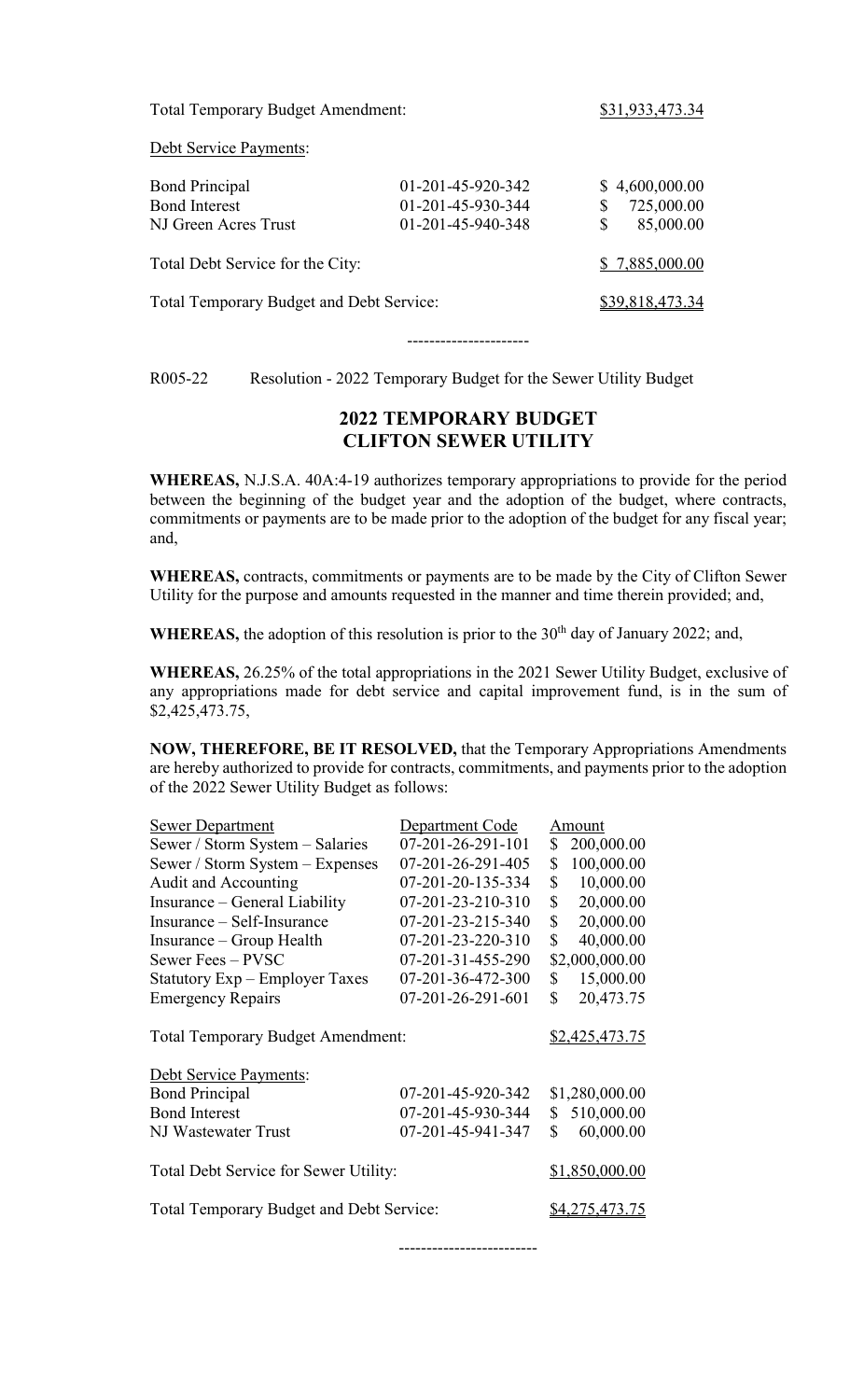R006-22 Resolution for Award of Contract for Municipal Court Spanish Interpreter Morning and Evening Session

#### **RESOLUTION AWARD OF CONTRACT FOR MUNICIPAL COURT INTERPRETER SPANISH MORNING AND EVENING SESSIONS**

**WHEREAS,** pursuant to resolution R568-21, the City advertised for bids for the above Municipal Court Interpreter Spanish Morning and Evening Sessions; and

**WHEREAS,** the Purchasing Agent did advertise for the above, and on December 21, 2021 received one (1) responsive bid from Fernandez Translating Services, located at 43 Myron Street, Clifton, NJ 07013; and

**WHEREAS,** the Purchasing Agent concurs with the Municipal Court Administrator to award an as-needed contract to Fernandez Translating Services for the contract period of January 1, 2022 through December 31, 2023, in a not to exceed amount of \$45,000.00 per year; and

**NOW, THEREFORE, BE IT RESOLVED,** that the contract for the providing of Municipal Court Interpreter Spanish Morning and Evening Sessions, on an as-needed basis, is awarded to the sole bidder, Fernandez Translating Services, located at 43 Myron Street, Clifton, NJ 07013. The contract shall be for twenty-four (24) consecutive months with the City's option to renew for one two-year extensions at the same price, terms, and conditions in accordance with bids received December 1, 2021, for the period of January 1, 2022 through December 31, 2023, in a not to exceed amount of \$45,000.00 per year, and a not to exceed contract total amount of \$90,000.00; and

**BE IT FURTHER RESOLVED,** that the Mayor and City Clerk are authorized to execute contract, upon approval by the Law Department;

**BE IT FURTHER RESOLVED,** that no services and/or goods shall commence prior to issuance of a properly executed Purchase Order by the Finance Department, with budget appropriations considered.

R007-22 Resolution Authorizing Purchase of Holmatro Extrication Rescue Equipment from ESI Equipment, Inc. off the NJ State Contract Purchasing Program Pursuant to N.J.S.A. 40A:11-12a

--------------------

## **RESOLUTION AUTHORIZING PURCHASE OF HOLMATRO EXTRICATION RESCUE EQUIPMENT FROM ESI EQUIPMENT, INC. OFF THE NJ STATE CONTRACT PURCHASING PROGRAM PURSUANT TO N.J.S.A. 40A:11-12a**

**WHEREAS,** the City of Clifton Fire Department has requested the purchase of Holmatro Extrication Rescue Equipment from ESI Equipment, Inc., which is available off of New Jersey State Contract; and

**WHEREAS,** ESI Equipment Inc., located at 119 Keystone Drive, Montgomeryville, PA 18936 has been awarded the NJ State Contract No. 17-FLEET-00820, for Firefighter Protective Clothing and Equipment; and

**WHEREAS,** NJ State Contract 17-FLEET-00820 has been awarded to ESI Equipment Inc. for a term ending on June 14, 2022; and

**WHEREAS,** pursuant to said Local Public Contracts Law, N.J.S.A. 40A:11-1 et seq., the Municipal Council wishes to authorize the aforesaid mentioned purchases and delegate the power to make the same to the following named official: **James J. Jorgensen, Purchasing Agent** upon the terms and conditions hereafter stated; and

**NOW, THEREFORE, BE IF RESOLVED,** that the Mayor and Municipal Council do hereby approve and authorize the aforementioned purchase above from ESI Equipment Inc., located at 119 Keystone Drive, Montgomeryville, PA 18936, in an amount not to exceed \$74,525.08, off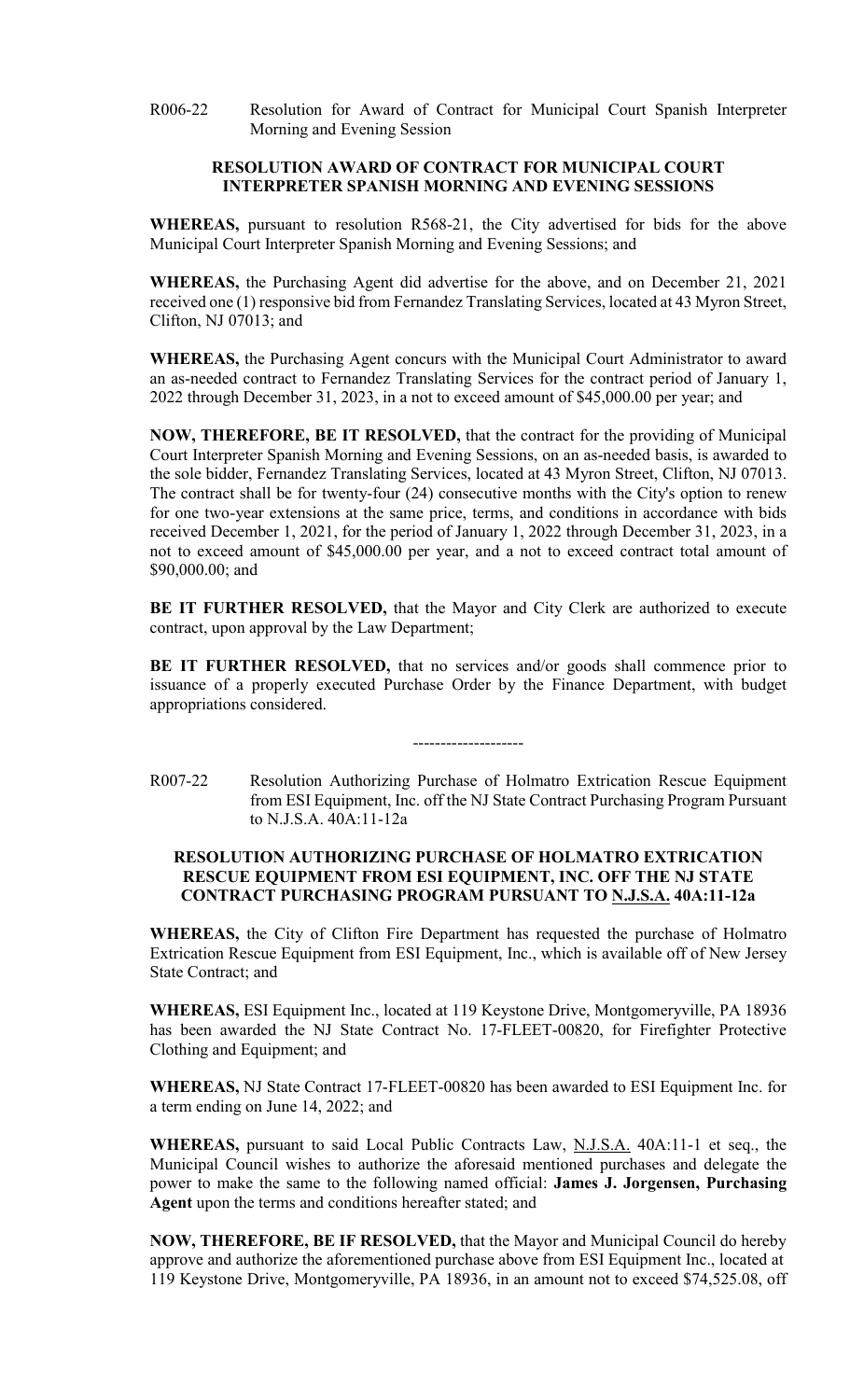the New Jersey State Contract No. 17-FLEET-00820, pursuant to the above New Jersey State contract

-------------------

R008-22 Resolution Authorizing the Purchase of Positive Pressure Fans for City Fire Department Apparatus

#### **RESOLUTION AUTHORIZING THE PURCHASE OF POSITIVE PRESSURE FANS FOR CITY FIRE DEPARTMENT APPARATUS**

**WHEREAS,** the City Fire Department (CFD) seeks the purchase SuperVac Valor battery operated Positive Pressure Fans to be placed into service on CFD ladder companies; and

**WHEREAS,** in an effort to ensure compliance with the Local Public Contracts Law N.J.S.A. 40A:11-6.1(a), quotes were solicited for the above commodity; and

**WHEREAS,** the following two responses were obtained, submitted as follows:

1) Fire Fighter One, located at 34 Wilson Drive, Sparta, New Jersey 07871, for a Total Cost of \$18,874.80

2) State Line Fire & Safety, Inc., located at 50 Park Avenue, Park Ridge, NJ 07656, for a Total Cost \$18,994.00.

**WHEREAS,** pursuant to said Local Public Contracts Law, N.J.S.A. 40A:11-1 et. seq., the governing body wishes to authorize the aforesaid mentioned purchase and delegate the power to make the same to the following named official: James J. Jorgensen, Purchasing Agent; and,

**WHEREAS,** the value of the contract is determined to exceed \$17,500.00 and the term of the contract is until completion and delivery; and,

**WHEREAS,** this award is of non-fair and open contract in accordance with N.J.S.A.19:44A-20.5; and,

**WHEREAS,** the Business Entity Disclosure Certification has been received from Fire Fighter One, and is incorporated in the contract awarded hereby, along with the Determination of Value; and

**NOW, THEREFORE, BE IT RESOLVED,** that the governing body does hereby approve and authorize the aforementioned purchase from the vendor that submitted the lowest quote, Fire Fighter One, located at 34 Wilson Drive, Sparta, New Jersey 07871, in the amount of \$18,874.80; and

**NOW, THEREFORE, BE IT FURTHER RESOLVED,** that no services and/or goods shall commence prior to issuance of a Purchase Order by the Finance Department.

R009-22 Resolution to Award Contract to ClearSpan Fabric Structures, off of a Sourcewell National Cooperative Contract for Relocation of Steel-Framed Fabric Structure

-----------------------

## **RESOLUTION TO AWARD CONTRACT TO CLEARSPAN FABRIC STRUCTURES, OFF OF A SOURCEWELL NATIONAL COOPERATIVE CONTRACT FOR RELOCATION OF STEEL-FRAMED FABRIC STRUCTURE**

**WHEREAS,** the City of Clifton is allowed to participate in inter-local purchasing systems per N.J.S.A. 52:34-6.2 (b) P.L. 2011, c.139 which was enacted into law permitting agencies to utilize cooperative purchasing agreements with other states; and

**WHEREAS,** pursuant to resolution R274-18, adopted June 19, 2018, the City of Clifton is a member of Sourcewell National Cooperative, in accordance with N.J.S.A. 52:34-6.2, and LFN 2012-10; and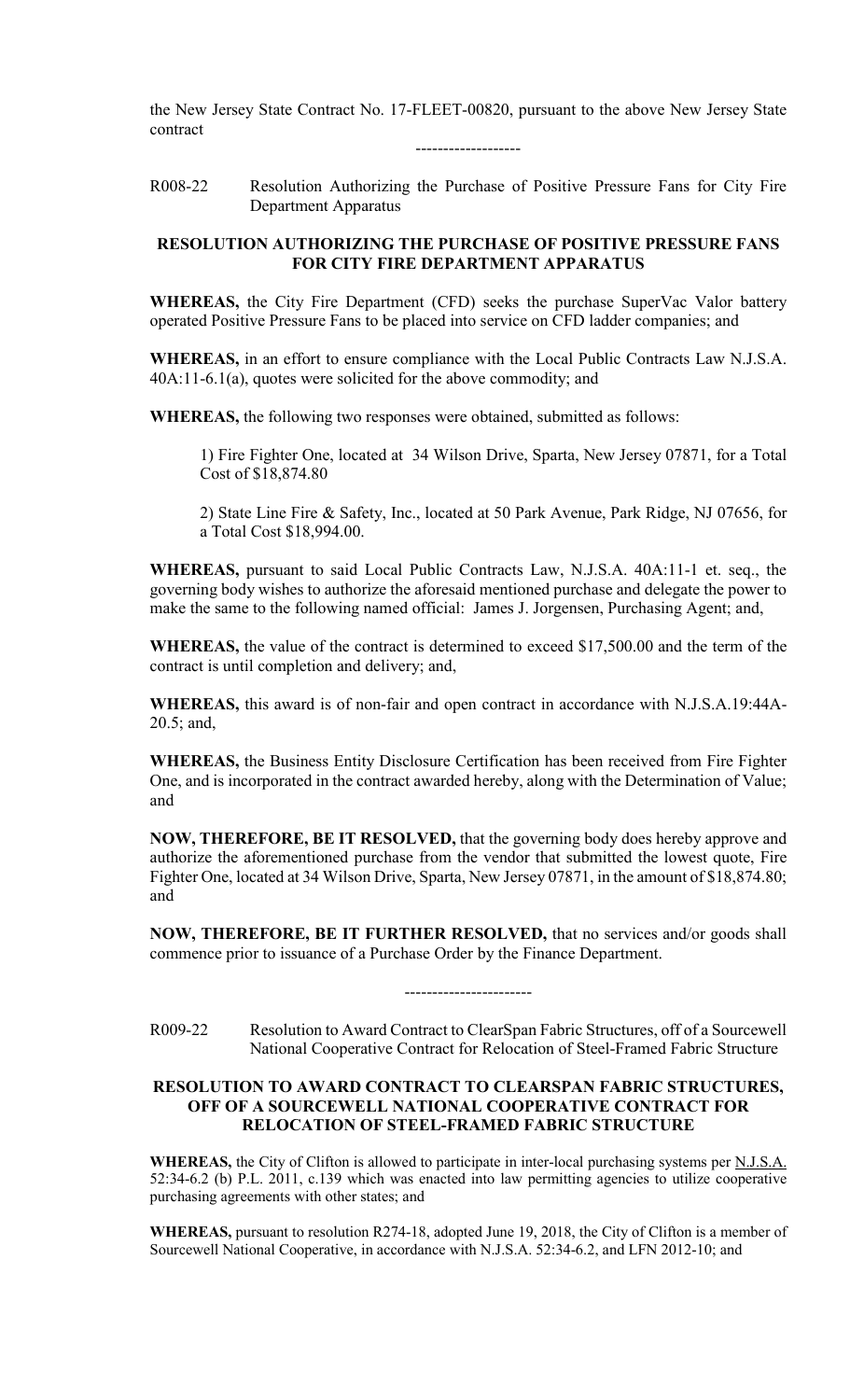**WHEREAS,** pursuant to Resolution R556-21 of December 7, 2021, an advertisement was placed in the Herald News on December 16, 2021, to announce the City's interest in utilizing the Sourcewell national cooperative for the relocation of a Steel-Framed Fabric Structure, for a total not to exceed amount of \$127,445.90 via Sourcewell contract number #091319-CSS, which was awarded to ClearSpan Fabric Structures, with goods and services to be furnished and delivered by the same; and

**WHEREAS,** the current contract term for Sourcewell contract #091319-CSS for Titled "Fabric Structures with Related Materials and Services" expires on November 8, 2023; and

**WHEREAS**, the Purchasing Agent is satisfied with the procurement process conducted by Sourcewell, and the contract which was awarded to ClearSpan Fabric Structures, 1395 John Fitch Blvd, South Windsor, CT 06074, and the vendor' New Jersey State required documentation as submitted; and

**WHEREAS**, the Purchasing Agent followed all applicable guidelines stipulated by the Department of Community Affairs, Division of Local Government Services as outlined in Local Finance Notice 2012- 10, and finds all is in compliance with the guidance in LFN 2012-10, pursuant to the proposal submitted, and is in concurrence with the DPW Director to recommend award of the same; and

**WHEREAS**, there were no alternative approaches and/or rejections made by any New Jersey contractors/vendors by the December 26, 2021 comment deadline; and

**WHEREAS**, pursuant to said Local Public Contracts Law, N.J.S.A. 40A:11-1 et. seq., the Municipal Council wishes to authorize the aforesaid mentioned purchase and delegate the power to make the same to the following named official: James J. Jorgensen, Purchasing Agent; and,

**NOW, THEREFORE, BE IT RESOLVED,** by the Mayor and Municipal Council of the City of Clifton, State of New Jersey as follows:

- 1. The award to ClearSpan Fabric Structures for the relocation of the fabric structure from the High School to the DPW site pursuant to Sourcewell contract number #091319-CSS, is hereby made and authorized.
- 2. The purchase of the relocation of a Steel-Framed Fabric Structure shall not to exceed a total amount of \$127,445.90 is hereby awarded.
- 3. Funds are available and shall be certified from the following account number: 02-213-40-723-100
- R010-22 Resolution Authorizing the Adjustment and Correction of Added Assessment Billing on Block 80.02, Lot 4.03, 340 Kingsland Street

-------------------------

## **RESOLUTION AUTHORIZING THE ADJUSTMENT AND CORRECTION OF ADDED ASSESSMENT BILLING ON BLOCK 80.02, LOT 4.03, 340 KINGSLAND STREET**

**WHEREAS**, the Municipal Council of the City of Clifton (the "City") previously approved and authorized execution of a Financial Agreement for Long Term Tax Exemption (the "PILOT Agreement") entered into by the City of Clifton (the "City") with Kingsland Street Urban Renewal, LLC (the "Redeveloper") in connection with the redevelopment of Buildings 123 and 123A (the "Existing Buildings") on the site of the former Hoffmann-La Roche Inc. campus; and

**WHEREAS**, the Existing Buildings now serve as the home to Hackensack Meridian School of Medicine and certain research facilities; and

**WHEREAS**, on property adjacent to the Existing Buildings, Block 80.02, Lot 4.03, the Redeveloper constructed a parking structure (the "Parking Structure") to provide necessary parking for the Hackensack Meridian School of Medicine and other occupants of the Existing Buildings; and

**WHEREAS**, the Parking Structure was contemplated by the PILOT Agreement and pursuant to Section 4.1(a) of the PILOT Agreement, the Parking Structure at this time is exempt from traditional tax assessment and is subject solely to the payment of the annual service charge (the "ASC") required by the PILOT Agreement, which ASC, pursuant to Section 4.14(a) of the PILOT Agreement, is paid in lieu of the taxes to be paid pursuant to the traditional added assessment process; and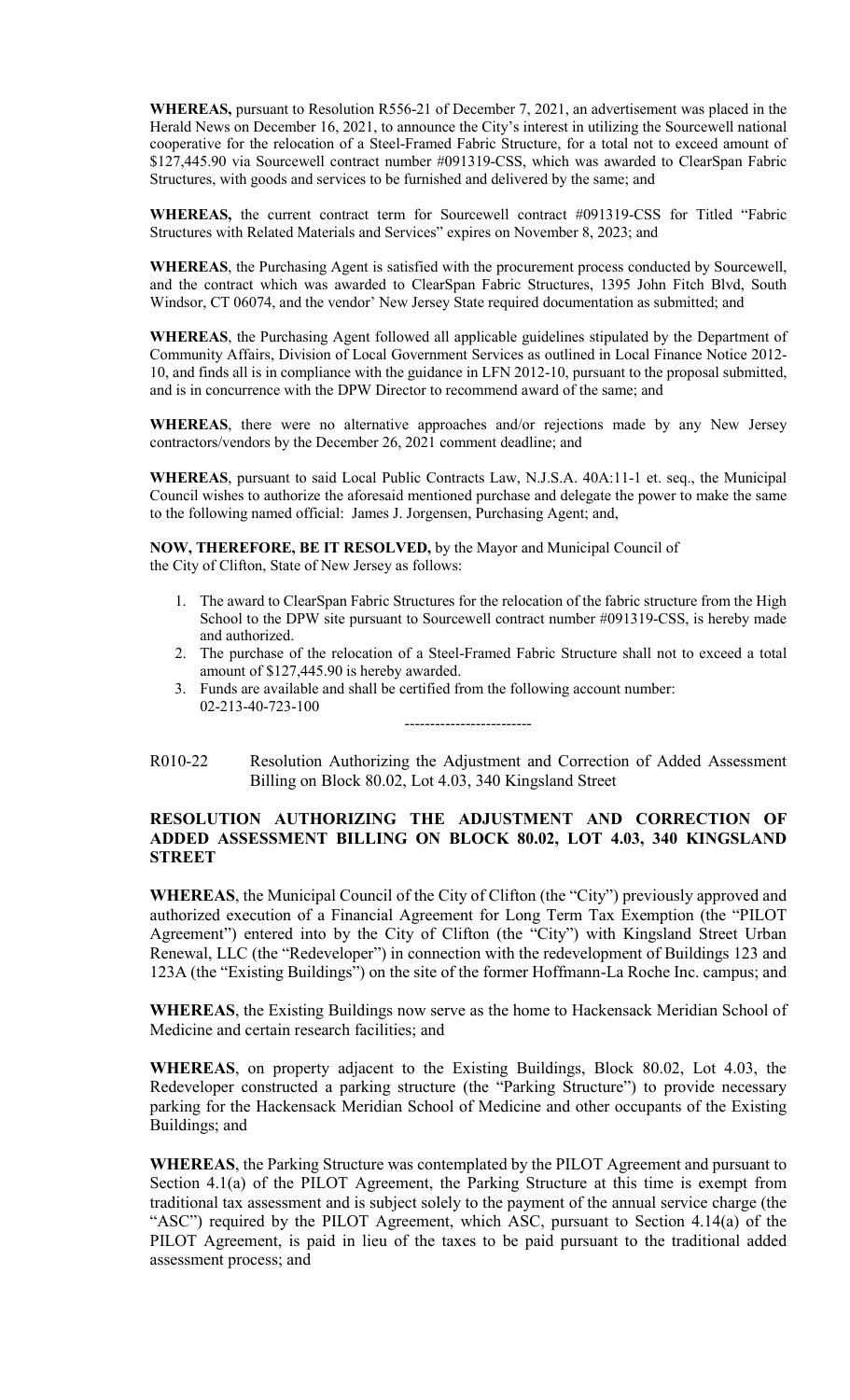**WHEREAS**, pursuant to Sections 4.2 and 4.4 of the PILOT Agreement, the ASC for the Parking Structure is calculated as set forth in Schedule 2 attached to the PILOT Agreement; and

**WHEREAS**, pursuant to Schedule 2, the City's Tax Assessor is to determine the assessed valuation of the land (Block 80.02, Lot 4.03) and the Parking Structure, that being an improvement on the land, in accordance with N.J.S.A. 54:4-23 and that valuation is to be recorded with the County Tax Board of Taxation, with the ASC then being calculated based upon the assessed valuation, which added assessment valuation was set by the City's Tax Assessor at \$10,905,000.00, resulting in a total charge of \$597,048.74 and;

**WHEREAS**, pursuant to Schedule 2, using this added assessment valuation, the City Tax Assessor is to then determine the ASC for the Parking Structure by calculating the sum of:

- The amount that would be payable by Redeveloper annually for the Parking Structure for the total of municipal taxes, municipal library taxes and municipal open space taxes (collectively, the "City Parking Make Whole Amount"); and
- An amount equal to the City Parking Make Whole Amount divided by 0.95 (the "County Amount", collectively with the City Parking Make Whole Amount, the "Total ASC Payment").

**WHEREAS**, based upon the \$10,905,000.00 added assessment valuation, the City Parking Make Whole Amount totals \$176,115.59 and the County equals \$9,269.24, resulting in a total ASC Payment of \$185,384.82 under the PILOT Agreement; and

**WHEREAS**, pursuant to the PILOT Agreement, the City Parking Make Whole Amount is retained by the City and the County Amount is to be paid by the City to the County of Passaic in accordance with the Long Term Tax Exemption Law, N.J.S.A. 40A:20-12; and

**WHEREAS**, as the calculation of the Total ASC Payment for the Parking Structure under the PILOT Agreement is based upon the ad valorem taxes that would be imposed against the Parking Structure based upon the added assessment as determined by the City's Tax Assessor if the Parking Structure were not exempt to same under the PILOT Agreement, the Redeveloper retained the right under the PILOT Agreement to appeal the assessed valuation of the Parking Structure; and

**WHEREAS**, consideration was given by the Redeveloper to the filing of an appeal of the \$10,905,000.00 added assessment valuation, but the Redeveloper opted to not pursue any such appeal and the Total ASC Payment to be paid for Block 80.02, Lot 4.03 for 2021 remains as calculated above based upon the \$10,905,000.00 added assessment valuation of the Parking Structure as determined by the City's Tax Assessor; and

**WHEREAS**, as a result of the method of calculation of the Total ASC Payment provided for by the terms of the PILOT Agreement, requiring the determination of an added assessment valuation, the Parking Structure was inadvertently identified as a parcel with improvements subject to traditional ad valorem taxes and not as a parcel with improvements subject to a payment in lieu of taxes pursuant to the Long Term Tax Exemption Law, N.J.S.A. 40A:12-1et seq. under the PILOT Agreement; and

**WHEREAS**, based upon the above, the original County Tax for the Added Assessment in the amount of \$142,746.45 is required to be reduced to the County Amount of \$9,269.24 as calculated pursuant to the PILOT Agreement; and

**NOW THEREFORE, BE IT RESOLVED**, by the City Council of the City of Clifton, being the governing body thereof, as follows:

**Section 1.** The "WHEREAS" paragraphs shall be and are hereby incorporated herein by reference as though specifically set forth herein below.

**Section 2.** The City of Clifton Tax Collector, consistent with and pursuant to the PILOT Agreement governing Block 80.02, Lot 4.03, shall be and is hereby authorized to adjust the billing of the over charged added assessment for Block 80.02, Lot 4.03 in the amount of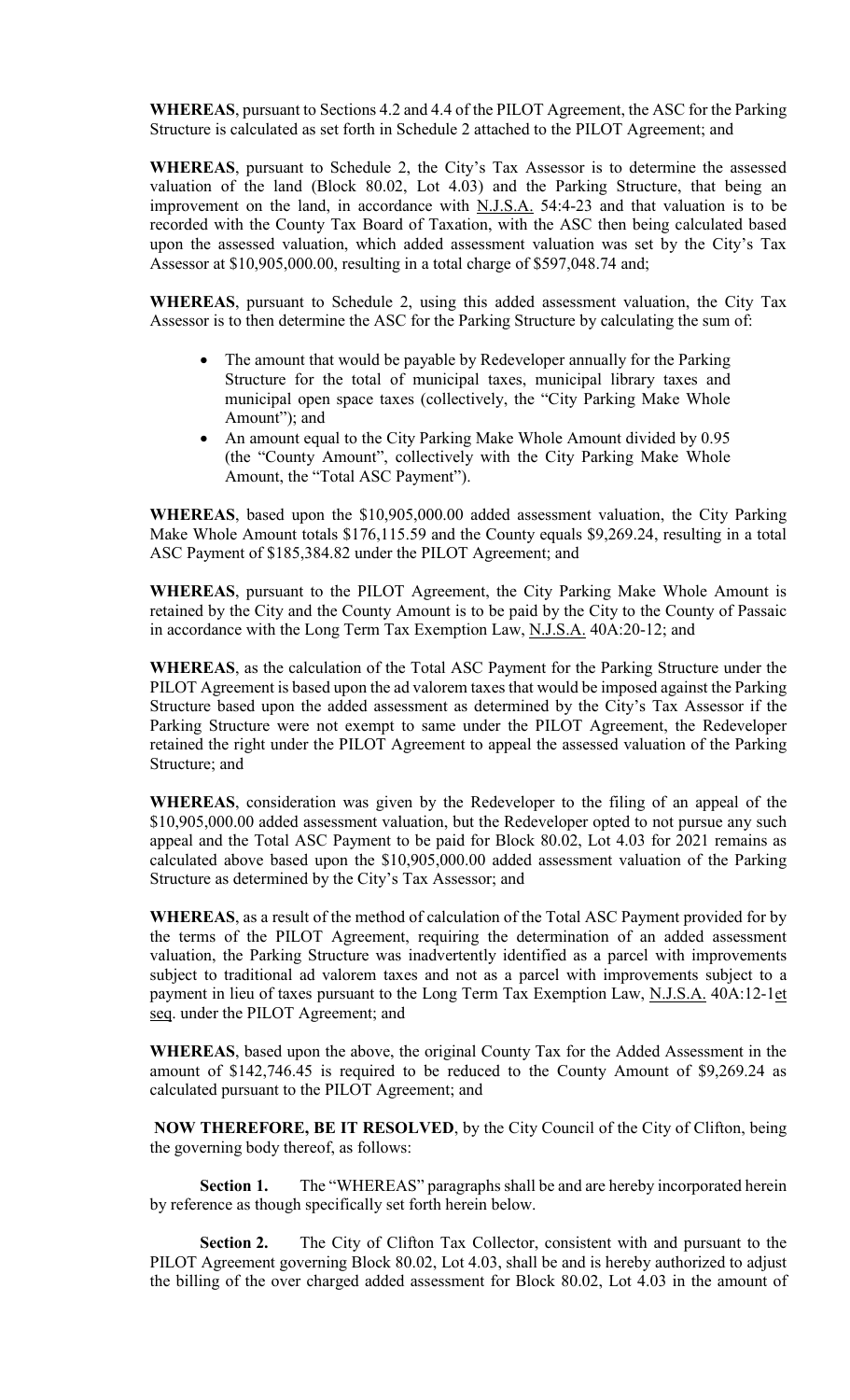\$411,663.91 and the City of Clifton Chief Finance Officer shall be and is hereby authorized to adjust the County Added Assessment for Block 80.02, Lot 4.03 by decreasing the same in the amount of \$133,477.21, resulting in a County Added Assessment of \$9,269.24 and;

**Section 3.** The City of Clifton Tax Collector and/or City of Clifton Treasurer, consistent with and pursuant to the PILOT Agreement governing Block 80.02, Lot 4.03, shall be and are hereby authorized and directed with regard to Block 80.02, Lot 4.03 to:

- 1. Cancel the over charged added billing on the 2021 fourth quarter taxes in the amount of \$411,663.91 and
- 2. Reduce the County Tax for 2021 Added Assessment to the sum of \$9,269.24.

-------------------------

R011-22 Resolution of Congratulations Upon Retirement - Anita J. Scangarello

## **RESOLUTION OF CONGRATULATIONS UPON RETIREMENT – KEYBOARDING CLERK 1 – ANITA J. SCANGARELLO**

**WHEREAS**, January 1, 2022, Keyboarding Clerk 1, Anita J. Scangarello, officially retired from her position with the City of Clifton; and

**WHEREAS**, she was appointed as a Clerk Typist on September 19, 2005 and her retirement will conclude a sixteen-year career in service to the public and the City of Clifton; and

**WHEREAS**, throughout her career, she has always displayed an attitude of professionalism and dedication to duty; and

**WHEREAS**, she has been a credit to the City of Clifton during all this time, and this Governing Body wishes to acknowledge her long-time service to the City;

**NOW, THEREFORE, BE IT RESOLVED**, that the Mayor and Members of the Municipal Council of the City of Clifton do hereby extend to

#### **KEYBOARDING CLERK 1 ANITA J. SCANGARELLO**

their sincere congratulations and thanks for a job well done, as well as their best wishes for continued good health, peace and happiness in her retirement; and

**BE IT FURTHER RESOLVED**, that this resolution be spread upon the minutes of this meeting, and a copy thereof presented to **ANITA J. SCANGARELLO.**

R012-22 Resolution of Thanks and Appreciation to Bob Stolarz for Service on the Clifton Traffic Safety Council

----------------------

## **RESOLUTION OF THANKS AND APPRECIATION TO BOB STOLARZ FOR SERVICE ON THE CLIFTON TRAFFIC SAFETY COUNCIL**

**BE IT RESOLVED**, that the Mayor and Members of the Municipal Council of the City of Clifton, New Jersey, on behalf of the City and all its citizens, do hereby formally and officially extend to

## **BOB STOLARZ**

their sincere thanks and appreciation for his contribution of time and talent to the good and welfare of the City of Clifton through his years of dedicated service on the **CLIFTON TRAFFIC SAFETY COUNCIL**; and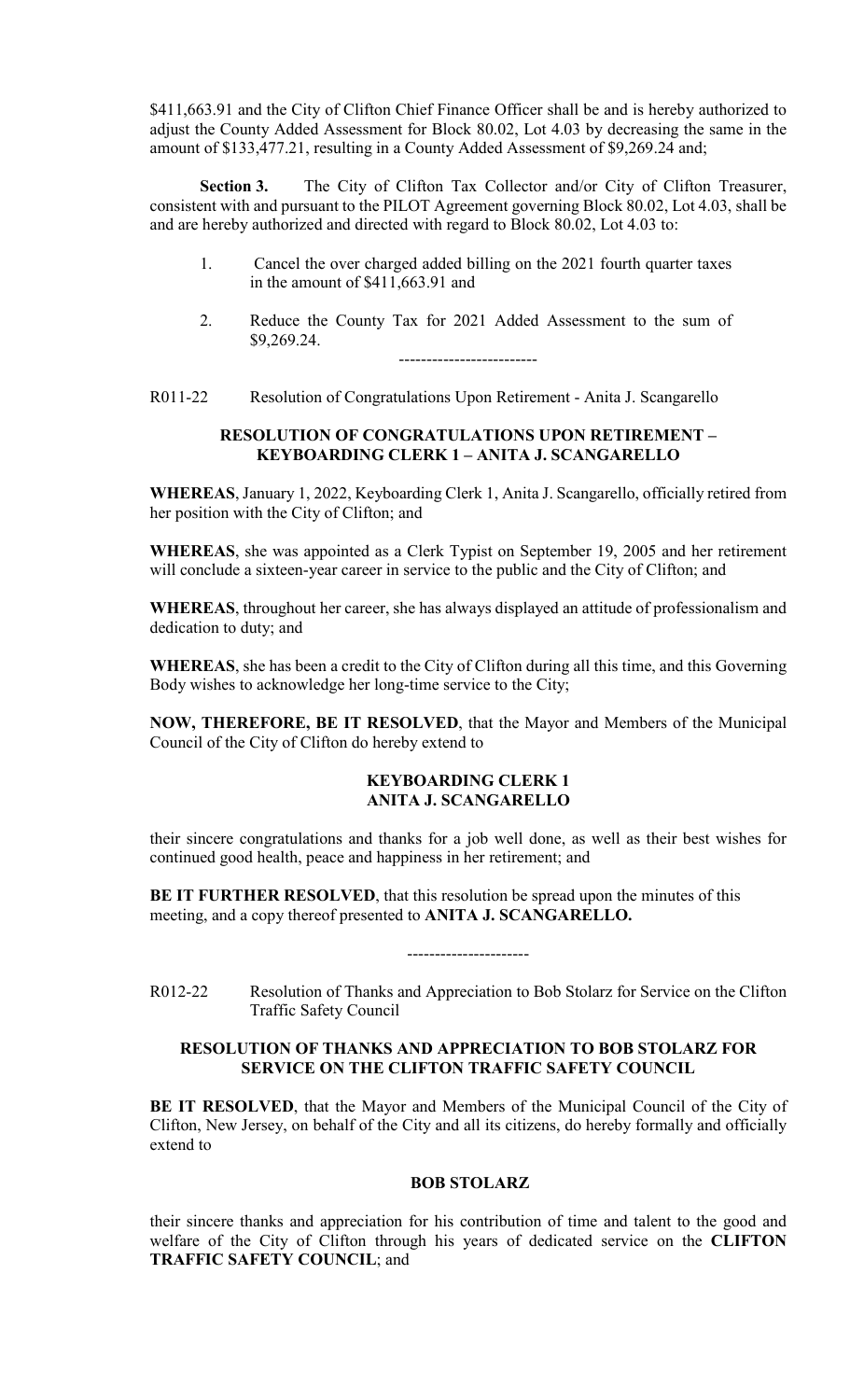**BE IT FURTHER RESOLVED,** that this resolution be spread upon the minutes of this meeting, and a copy thereof presented to **BOB STOLARZ.** 

**---------------------**

R013-22 Resolution of Congratulations - 100th Birthday - Helen A. Zak

## **RESOLUTION OF CONGRATULATIONS ON 100TH BIRTHDAY**

**WHEREAS,** Helen A. Zak (Nee Taschler) was born on January 4, 1922 in Passaic, New Jersey to parents, Rosa and Albert Taschler, who were recent immigrants from Austria; and

**WHEREAS,** Helen grew up in Clifton and attended Holy Trinity school; as a young woman, Helen enjoyed bowling, dancing and listening to big bands in New York city; and

**WHEREAS,** Helen met Albert A. Zak and the couple were married on February 9, 1952 relocating to Alhambra, California where their daughter, Kathleen, was born a year later; Helen and Albert then moved to North Carolina where their son, Richard, and daughter, Lorraine, were born; a few years later, they relocated back to New Jersey where their son, Robert, was born; and

**WHEREAS,** Helen worked for Two Guys Department Store in Kearny with her husband who was the Manager of the camera department. Just before Helen and Albert's 25<sup>th</sup> wedding anniversary, Helen retired and the couple took an extended trip to Europe; and

**WHEREAS,** at this time, Helen, still lives in Clifton and is the oldest parishioner at Sacred Heart Church; and

**WHEREAS,** Helen is a proud grandmother and great-grandmother who are excited to celebrate her 100<sup>th</sup> birthday;

**NOW, THEREFORE,** we, the Mayor and Municipal Council of the City of Clifton join with the family and many friends of

# **HELEN A. ZAK**

In congratulating her on the occasion of her  $100<sup>th</sup>$  birthday and do extend to her best wishes for good health, peace and happiness in all her future years.

-----------------------

R014-22 Resolution of Congratulations Upon Retirement - Animal Control Officer - Deborah A. Tauber

#### **RESOLUTION OF CONGRATULATIONS UPON RETIREMENT – ANIMAL CONTROL OFFICER – DEBORAH A. TAUBER**

**WHEREAS**, January 1, 2022, Animal Control Officer – Deborah A. Tauber, officially retired from her position with the City of Clifton; and

**WHEREAS**, she was appointed as Animal Control Officer on March 17, 2003 and her retirement will conclude an eighteen-year career in service to the public and the City of Clifton; and

**WHEREAS**, throughout her career, she has always displayed an attitude of professionalism and dedication to duty; and

**WHEREAS**, she has been a credit to the City of Clifton during all this time, and this Governing Body wishes to acknowledge her long-time service to the City;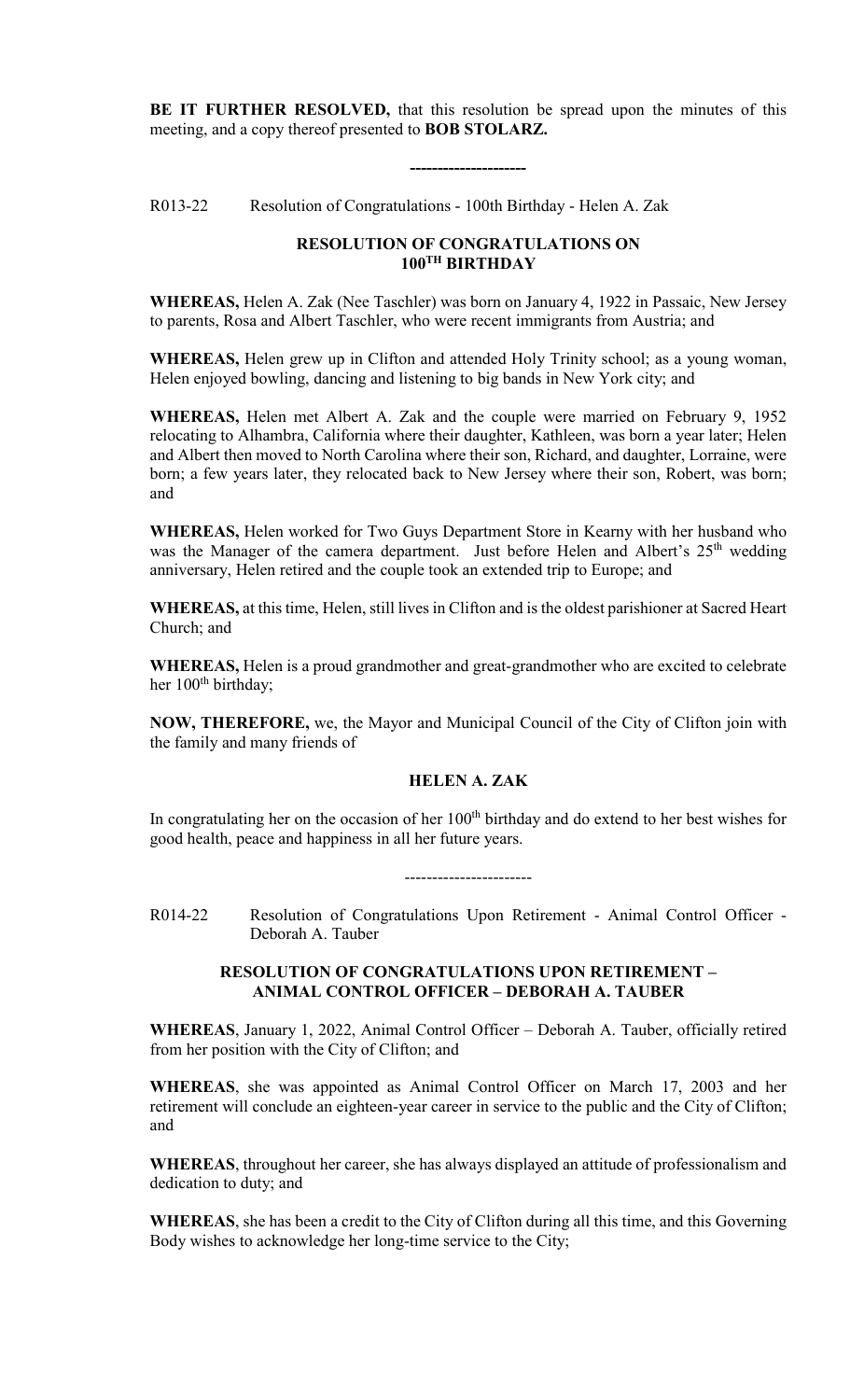**NOW, THEREFORE, BE IT RESOLVED**, that the Mayor and Members of the Municipal Council of the City of Clifton do hereby extend to

## **ANIMAL CONTROL OFFICER DEBORAH A. TAUBER**

their sincere congratulations and thanks for a job well done, as well as their best wishes for continued good health, peace and happiness in her retirement; and

**BE IT FURTHER RESOLVED**, that this resolution be spread upon the minutes of this meeting, and a copy thereof presented to **DEBORAH A. TAUBER.**

-----------------------

R015-22 Resolution of Congratulations Upon Retirement - Zoning Officer - Daniel D. Howell

## **RESOLUTION OF CONGRATULATIONS UPON RETIREMENT – ZONING OFFICER – DANIEL D. HOWELL**

**WHEREAS**, January 1, 2022, Zoning Officer – Daniel D. Howell, officially retired from his position with the City of Clifton; and

**WHEREAS**, he was appointed as a Supervising Code Enforcement Officer/Zoning Officer on January 6, 2003, and his retirement will conclude an eighteen-year career in service to the public and the City of Clifton; and

**WHEREAS**, throughout his career, he has always displayed an attitude of professionalism and dedication to duty; and

**WHEREAS**, he has been a credit to the City of Clifton during all this time, and this Governing Body wishes to acknowledge his long-time service to the City;

**NOW, THEREFORE, BE IT RESOLVED**, that the Mayor and Members of the Municipal Council of the City of Clifton do hereby extend to

## **ZONING OFFICER DANIEL D. HOWELL**

their sincere congratulations and thanks for a job well done, as well as their best wishes for continued good health, peace and happiness in his retirement; and

**BE IT FURTHER RESOLVED**, that this resolution be spread upon the minutes of this meeting, and a copy thereof presented to **DANIEL D. HOWELL.**

R016-22 Resolution Authorizing Vending Machine License Renewals

# **RESOLUTION AUTHORIZING VENDING MACHINE LICENSE RENEWAL**

-----------------------

**WHEREAS,** the Mayor and Council of the City of Clifton, County of Passaic, State of New Jersey are in receipt of Vending Machine License Renewal from the businesses listed below; and

**WHEREAS,** all paperwork has been completed by the various applicants and all fees have been paid; and

**WHEREAS,** all inspections have been completed by the Zoning, Health and Police Departments;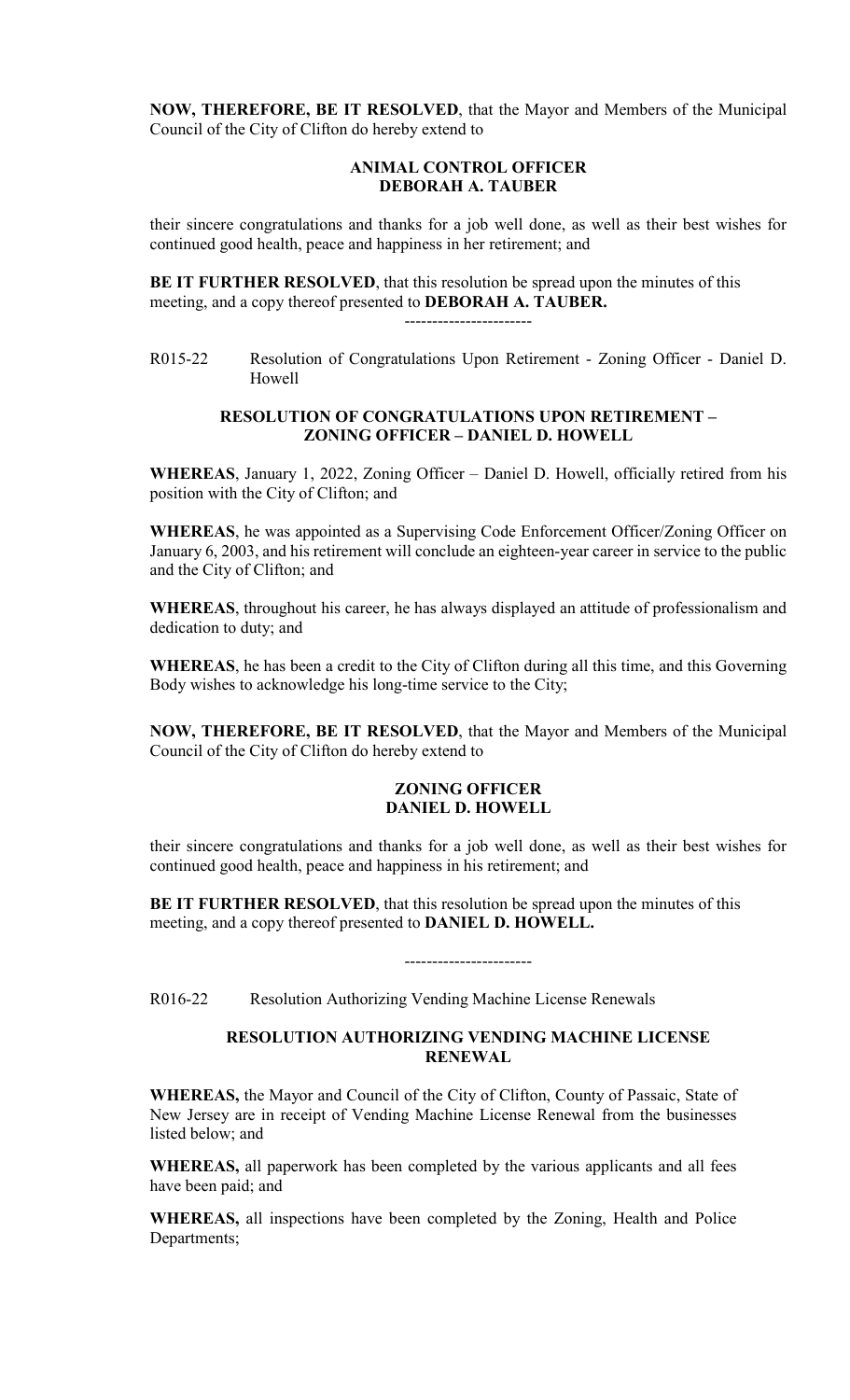**NOW, THEREFORE, BE IT RESOLVED** by the Mayor and Council of the City of Clifton, County of Passaic, and State of New Jersey that approval for renewal of a Vending Machine Licenses to the businesses listed below be and are hereby granted.

| Liberty Coca-Cola Beverages      | PO Box, 1827, Brandon, FL   |
|----------------------------------|-----------------------------|
| <b>Culinary Ventures Vending</b> | 1835 Buenet Ave., Union, NJ |

R017-22 Authorization to Approve Renewal of Games of Skill Distributor License – Millenium

## **RESOLUTION AUTHORIZING GAMES OF SKILL DISTRIBUTOR LICENSE RENEWAL**

**WHEREAS,** the Mayor and Council of the City of Clifton, County of Passaic, State of New Jersey are in receipt of Games of Skill Distributor License Renewals from Millenium Amusements, 44 E. Railway Ave., Paterson; and

**WHEREAS,** all paperwork has been completed and all fees have been paid; and

**WHEREAS,** all inspections have been completed by the Police Department;

**NOW, THEREFORE, BE IT RESOLVED** by the Mayor and Council of the City of Clifton, County of Passaic, and State of New Jersey that approval for the renewal of Games of Skill Distributor License to Millenium Amusements be and is hereby granted.

----------------------

R018-22 Resolution Authorizing Renewal of Games of Skill Operator Licenses

# **RESOLUTION AUTHORIZING GAMES OF SKILL OPERATOR LICENSE RENEWALS**

**WHEREAS,** the Mayor and Council of the City of Clifton, County of Passaic, State of New Jersey are in receipt of Games of Skill Operator License Renewals from various businesses in the City of Clifton; and

**WHEREAS,** all paperwork has been completed and all fees have been paid; and

**WHEREAS,** all inspections have been completed by the Zoning and Police Departments;

**NOW, THEREFORE, BE IT RESOLVED** by the Mayor and Council of the City of Clifton, County of Passaic, and State of New Jersey that approval for the renewal of Games of Skill Operator Licenses to the businesses below be and are hereby granted:

| Courtside Pub | 66 Center Street |
|---------------|------------------|
| Rutts Hut     | 417 River Road   |

R019-22 Authorization to Approve Renewal of Transient Merchant and Pawnbroker License - American Coin

--------------------------

#### **RESOLUTION AUTHORIZING TRANSIENT MERCHANT AND PAWNBROKER SHOP LICENSE RENEWAL**

**WHEREAS,** the Mayor and Council of the City of Clifton, County of Passaic, State of New Jersey are in receipt of a Transient Merchant and Pawnbroker Shop License Renewal from American Coin & Stamp, 1273 Main Avenue, Clifton; and

**WHEREAS,** all paperwork has been completed and all fees have been paid; and

**WHEREAS,** all inspections have been completed by the Police Department;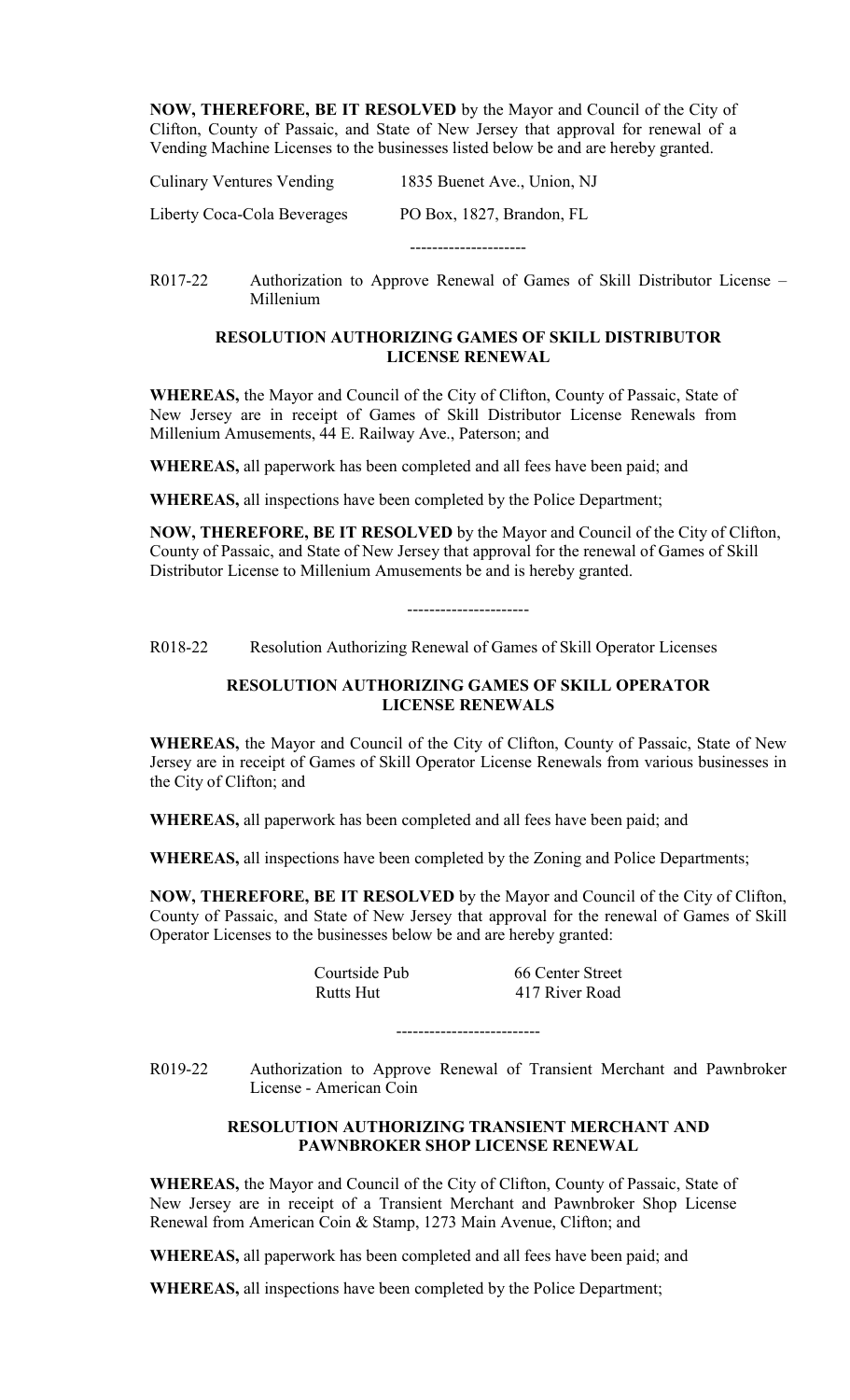**NOW, THEREFORE, BE IT RESOLVED** by the Mayor and Council of the City of Clifton, County of Passaic, and State of New Jersey that approval for the renewal of Transient Merchants and Pawnbrokers License for American Coin & Stamp, be and is hereby granted.

#### -------------------------

R020-22 Resolution Authorizing Renewal of Florist License - Target

#### **RESOLUTION AUTHORIZING FLORIST LICENSE RENEWAL**

**WHEREAS,** the Mayor and Council of the City of Clifton, County of Passaic, State of New Jersey are in receipt of a Florist License Renewal from Target Store T-1822, 30 Kingsland Road in the City of Clifton; and

**WHEREAS,** all paperwork has been completed and all fees have been paid; and

**WHEREAS,** all inspections have been completed by the Zoning, Fire, Health and Police Departments;

**NOW, THEREFORE, BE IT RESOLVED** by the Mayor and Council of the City of Clifton, County of Passaic, and State of New Jersey that approval for the renewal of Florist License to Target be and is hereby granted.

-------------------------

R021-22 Resolution Authorizing Renewal of New & Used Car Lot Licenses

## **RESOLUTION AUTHORIZING NEW AND USED CAR LOT LICENSE RENEWALS**

**WHEREAS,** the Mayor and Council of the City of Clifton, County of Passaic, State of New Jersey are in receipt of a New and Used Car Lot License Renewal from various businesses listed below; and

**WHEREAS,** all paperwork has been completed by the applicant and all fees have been paid; and

**WHEREAS,** all inspections have been completed by the Zoning, Fire, Health and Police Departments;

**NOW, THEREFORE, BE IT RESOLVED** by the Mayor and Council of the City of Clifton, County of Passaic, and State of New Jersey that approval for the renewal of a New and Used Car Lot Licenses to the businesses listed below be and are hereby granted:

> KMG Auto Body LLC 58 Franklin Avenue Garden State Honda 584 Route 3 West Nash Park Automotive, Inc. 630 Lexington Avenue

R022-22 Resolution of Congratulations to the Clifton High School Cross Country Team

----------------------

## **RESOLUTION OF CONGRATULATIONS TO CLIFTON HIGH SCHOOL CROSS COUNTRY TEAM**

**WHEREAS**, the Mayor and Council of the City of Clifton, County of Passaic, State of New Jersey would like to congratulate Jacob Heredia for achieving the honor of being named All-State First Team honoree as well as the State Section Individual recipient; and

**WHEREAS,** the Mayor and Council would also like to congratulate Remy Dubac for also achieving the honor of being named All-State Team honoree; and

**WHEREAS,** the Mayor and Council hereby congratulate the Boys Cross Country Team who won the Passaic County Championship and the State Sectional Championship; and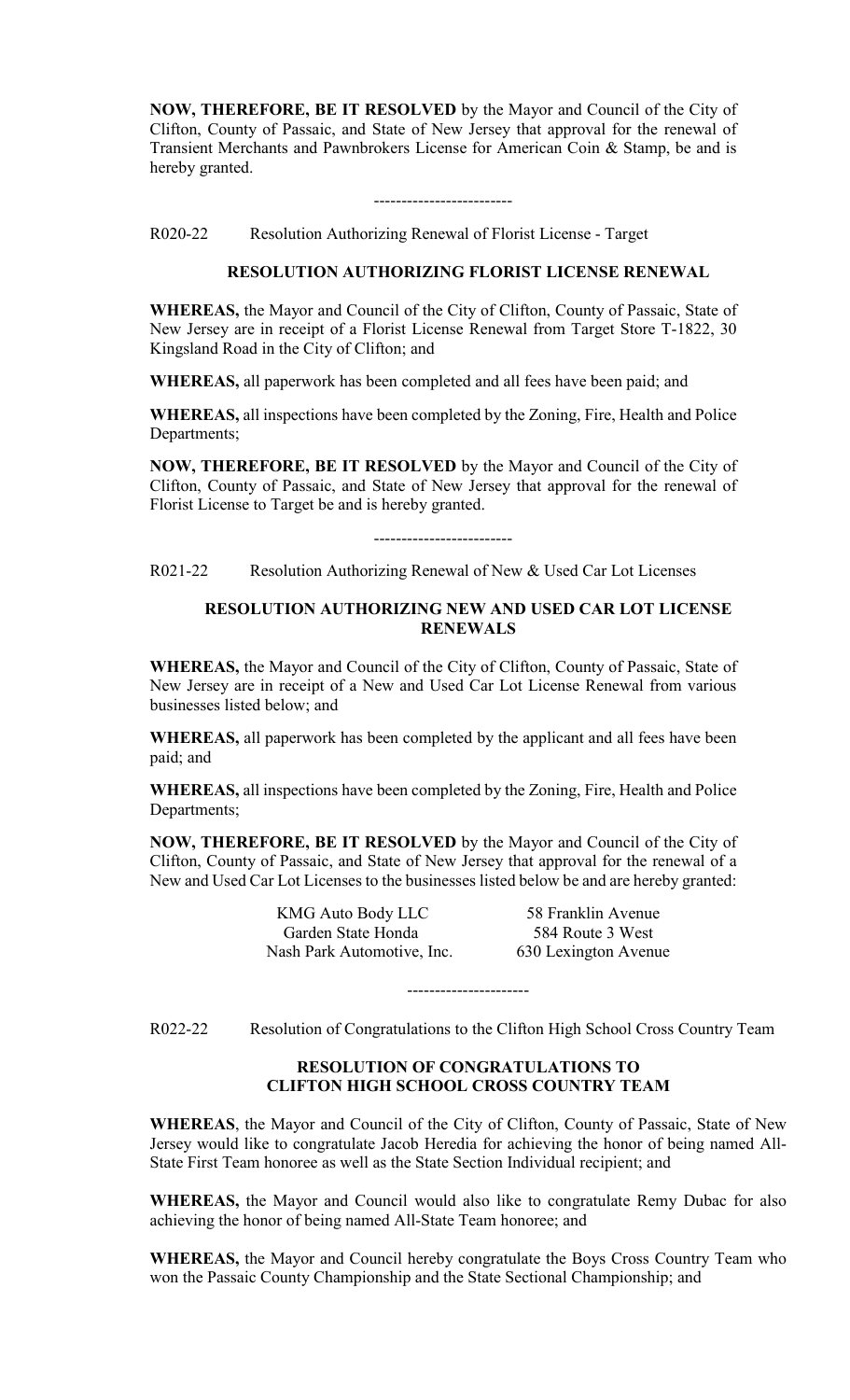**WHEREAS,** the Mayor and Council and all citizens of the City of Clifton could not be more proud of the Cross Country Team and feel that the team's accomplishments are a testimonial to its capable leadership, as well as each player's own dedication, hard work and concerted effort; and

**WHEREAS,** these young people have brought great pride to the City of Clifton, and are to be highly commended for their team effort and winning spirit;

**NOW, THEREFORE, BE IT RESOLVED**, that the Mayor and Members of the Municipal Council, on behalf of all the citizens of the great City of Clifton, do hereby extend congratulations to each and every member of the Clifton High School Cross Country Team and especially Jacob Heredia and Remy Dubac for their outstanding performance during their entire season as well as the great effort shown in the cross country season and do commend everyone connected with the team for a job well done.

-------------------------

R023-22 Resolution of Congratulations to the Clifton High School Varsity Football Team

## **RESOLUTION OF CONGRATULATIONS TO CLIFTON HIGH SCHOOL VARSITY FOOTBALL TEAM**

**WHEREAS**, the Mayor and Council of the City of Clifton, County of Passaic, State of New Jersey have been advised that the Clifton High School Varsity Football Team, during their season, has won ten games which is the most wins in the school's history; and

WHEREAS, the Clifton High School Mustangs were victorious at the November 19<sup>th</sup> game against East Side which advanced them to the North, Group 5 Sectional Championship at Shi Stadium in Piscataway; and

**WHEREAS,** the Mayor and Council and all citizens of the City of Clifton could not be more proud of the Clifton Mustangs and feel that the team's accomplishments are a testimonial to its capable leadership, as well as each player's own dedication, hard work and concerted effort; and

**WHEREAS,** these young people have brought great pride to the City of Clifton, and are to be highly commended for their team effort and winning spirit;

**NOW, THEREFORE, BE IT RESOLVED**, that the Mayor and Members of the Municipal Council, on behalf of all the citizens of the great City of Clifton, do hereby extend congratulations to each and every member of the Clifton High School Mustang Varsity Football Team for their outstanding performance during their entire season as well as the great effort shown in the North, Group 5 Sectional Championship game and do commend everyone connected with the team for a job well done.

R024-22 Resolution Authorizing Renewal of Shared Services Agreement with the County of Passaic for Management of the Hamilton House

---------------------

## **RESOLUTION AUTHORIZING RENEWAL OF SHARED SERVICES AGREEMENT WITH THE COUNTY OF PASSAIC FOR MANAGEMENT OF THE HAMILTON HOUSE**

**BE IT RESOLVED**, that the shared services agreement between the City of Clifton and the County of Passaic for the provision of management services of the Hamilton House on Valley Road, shall be renewed for 2022, pursuant to the City's option, for the sum of not to exceed \$45,000.00 for the one-year term; and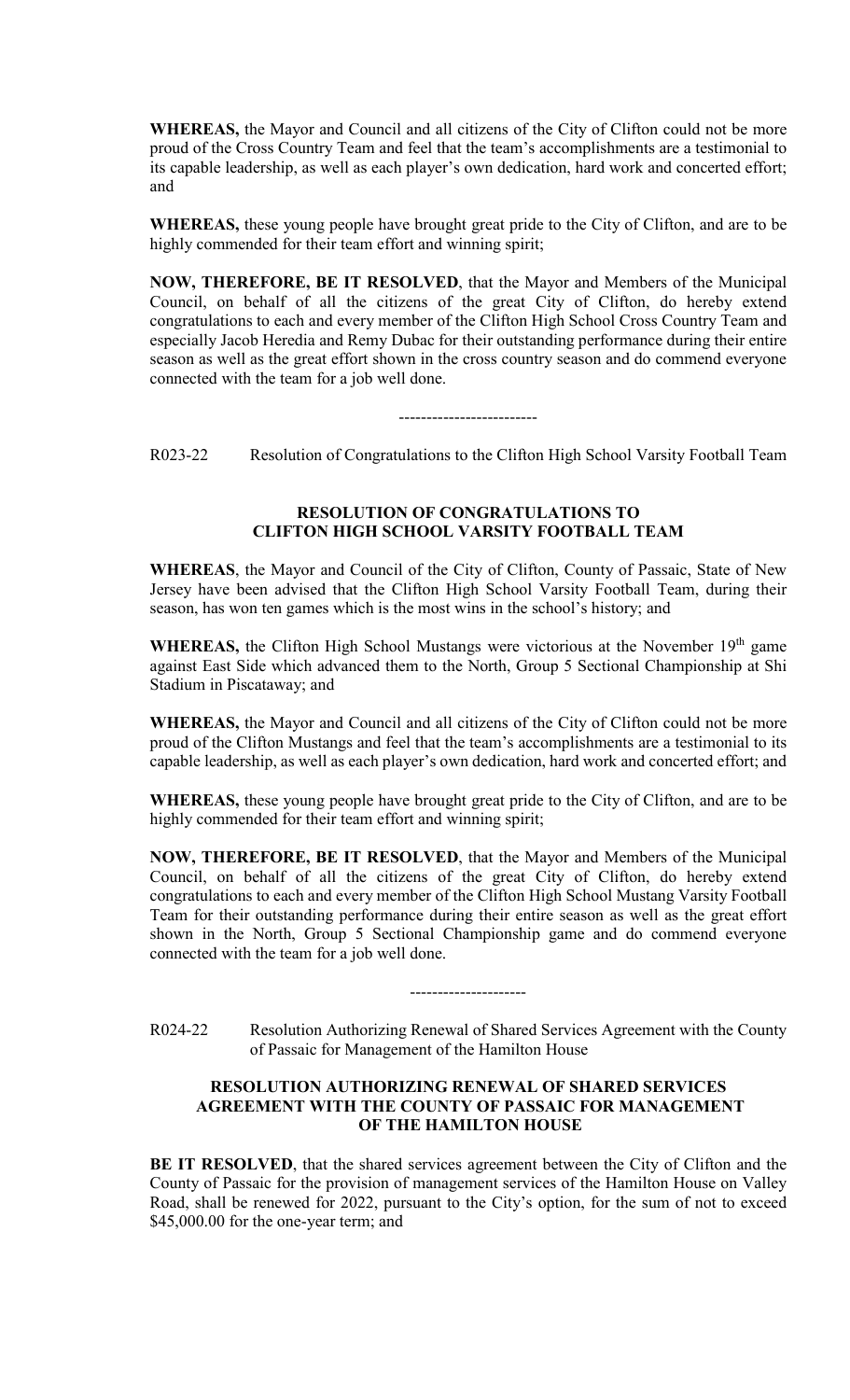**BE IT FURTHER RESOLVED**, that the Mayor and City Clerk are hereby authorized and directed to execute such documentation as may be required on behalf of the City of Clifton to effectuate the above.

-------------------

R025-22 Resolution Authorizing Acceptance of Grant to the City of Clifton Health Department from the Partners for Health Foundation for the Clifton Pedestrian Safety Project for the Period January 1, 2022 Through December 31, 2022

## **RESOLUTION AUTHORIZING ACCEPTANCE OF GRANT TO THE CITY OF CLIFTON HEALTH DEPARTMENT FROM THE PARTNERS FOR HEALTH FOUNDATION FOR THE CLIFTON PEDESTRIAN SAFETY PROJECT FOR THE PERIOD JANUARY 1, 2022 THROUGH DECEMBER 31, 2022**

**BE IT RESOLVED**, by the Mayor and Municipal Council of the City of Clifton, that authorization is hereby given for acceptance of a grant to the City of Clifton Health Department in the sum of \$10,000.00 from the Partners for Health Foundation for the Clifton Pedestrian Safety Project for the period January 1, 2022 through December 31, 2022; and

**BE IT FURTHER RESOLVED**, that the Mayor, Health Officer and City Clerk are hereby authorized and directed to execute any required documentation, in such form to be approved by the Law Department, on behalf of the City of Clifton; and

**BE IT FURTHER RESOLVED**, that the City of Clifton Health Department agrees to abide by all terms, conditions and regulations imposed by the Partners for Health Foundation in connection with said grant; and

**BE IT FURTHER RESOLVED**, that John E. Biegel, III, Health Officer, is hereby designated as the Grant Coordinator charged with the submission of required information to the Partners for Health Foundation Grant.

----------------------

R026-22 Resolution Authorizing Agreement Between the City of Clifton and D.I.A.L. (Disabled Information, Awareness and Living) for Handicapped Services for 2022

## **RESOLUTION AUTHORIZING AGREEMENT BETWEEN THE CITY OF CLIFTON AND D.I.A.L. (DISABLED INFORMATION, AWARENESS AND LIVING) FOR HANDICAPPED SERVICES FOR 2022**

**BE IT RESOLVED,** that an Agreement between the City of Clifton and D.I.A.L., in addition to its services as a sub-recipient of a Community Development Block Grant, conditioned upon performance of certain services and satisfaction of conditions for the City of Clifton, for performance of services for the handicapped, at a fee of \$l2,000.00, for the period 1/1/22 thru 12/31/22, in the form as approved by the Law Department, be and the same is hereby authorized by the Municipal Council, and the Mayor and City Clerk be and they are hereby authorized and directed to execute the same on behalf of the City of Clifton; and

**BE IT FURTHER RESOLVED,** that the required Certificate of Availability of Funds for the above contract has been obtained from the Chief Financial Officer of the City of Clifton, and is endorsed hereon.

-----------------------

R027-22 Resolution Awarding Contract for Provision of Veterinary Services to the Animal Shelter of the City of Clifton for 2022

# **RESOLUTION AWARDING CONTRACT FOR PROVISION OF VETERINARY SERVICES TO THE ANIMAL SHELTER OF THE CITY OF CLIFTON FOR 2022**

**WHEREAS**, the Health Officer solicited informal proposals for the provision of certain veterinary services to the Animal Shelter of the City of Clifton for 2022 from numerous providers; and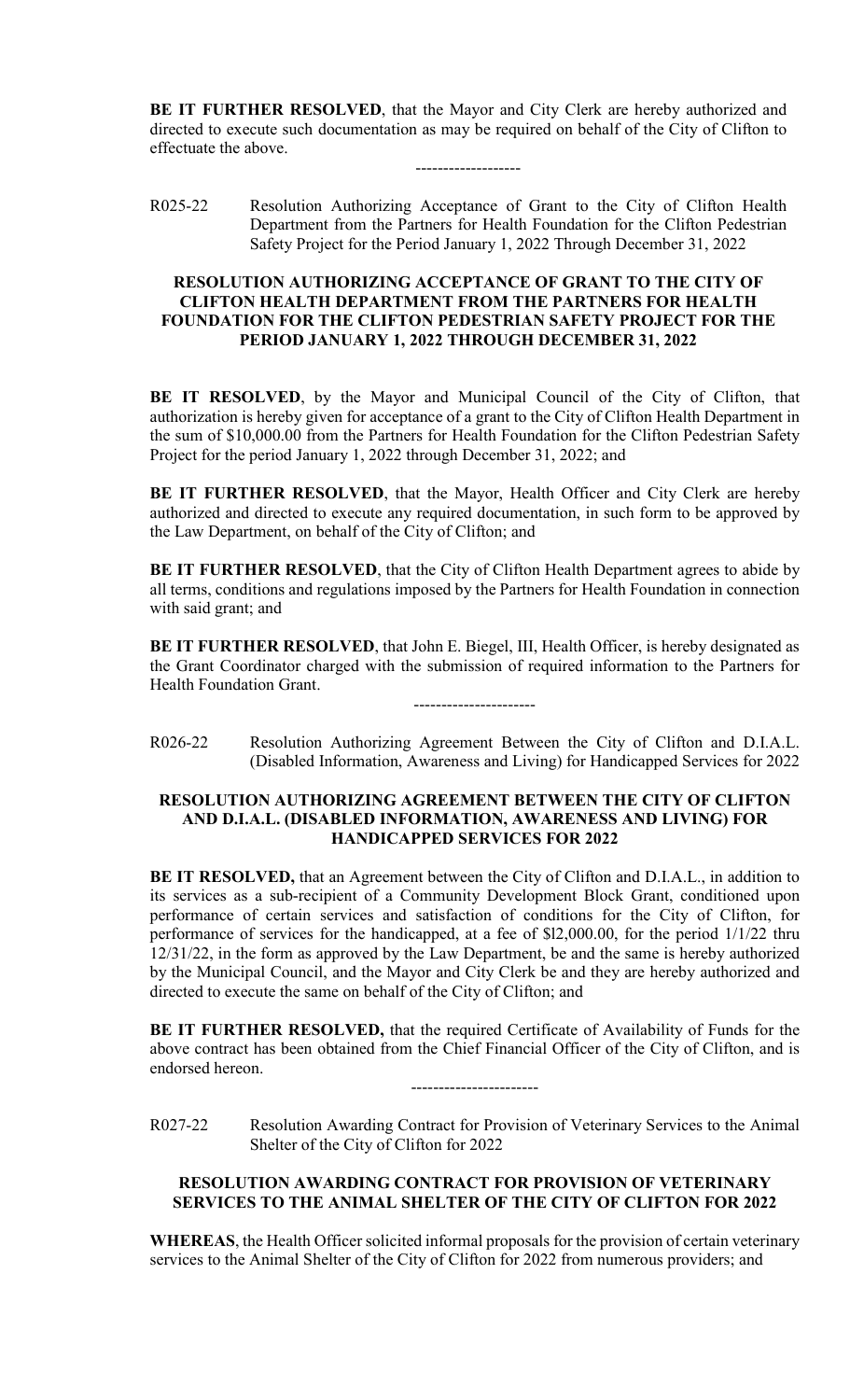**WHEREAS**, these services shall be as follows:

Examination FiV FeLV Test (Feline) or Heartworm Test (Canine) Revolution (Feline) or Frontline (Canine) Dewormer Vaccinated against Rabies & Distemper

**WHEREAS**, in response thereto, one (1) informal proposal was received, wherein the Friends of the Shelter, Inc., a 501C(3) non-profit corporation, has offered to provide veterinary services to the City of Clifton Animal Shelter through utilization of various licensed veterinarian subcontractors, at the favorable rate of \$80 flat fee per dog and \$80 flat fee per cat; and

**WHEREAS**, a report was submitted to the City Manager wherein the Health Officer recommends the award of a contract for said services to Friends of the Shelter, Inc., which provided the sole and lowest quotation as aforesaid; and

**WHEREAS**, the contract is within the bidding threshold and therefore may be awarded without public advertising for bids and bidding therefor under *N.J.S.A*. 40A:11-5 *et seq*.; and

**WHEREAS**, this award is of a non-fair and open contract in accordance with *N.J.S.A*. 19:44-A-20.5, and, therefore, the Business Entity Disclosure Certification has been received from the contractor and is incorporated into the contract awarded hereby, along with the Determination of Value; and

**WHEREAS**, the value of the contract is approximately \$35,000, and the duration of the contract is for one year; and

**WHEREAS**, there are funds available for the payment of the services, and the Chief Financial Officer has certified the availability of funds hereon;

**NOW, THEREFORE, BE IT RESOLVED**, that a contract for the provision of veterinarians to provide certain veterinary services to the Animal Shelter located on the City Hall site, be and the same is hereby awarded to the Friends of the Shelter, Inc., of Clifton, N. J., at the aforesaid rates, the total price not to exceed \$35,000; and

**BE IT FURTHER RESOLVED**, that the Mayor and City Clerk are hereby authorized and directed to execute a contract on behalf of the City of Clifton; and

**BE IT FURTHER RESOLVED**, that the original of this resolution and the contract above referred to be placed on file and made available for public inspection in the Office of the City Clerk of the city of Clifton.

-------------------------

R028-22 Claims List - January 4, 2022

Resolution: Approve Claims List Resolution for the January 4, 2022 City Council Meeting

## **RESOLUTION TO APPROVE CLAIMS TO BE PAID MEETING OF January 4, 2022**

Resolved that all claims on the attached sheets are approved as reasonable and proper claims against the City of Clifton.

| Current Fund             | 2,395,054.93       |
|--------------------------|--------------------|
| <b>Grant Fund</b>        | 49,849.38          |
| General Capital Fund     | \$                 |
| Sewer Utility -Operating | \$<br>26,053.35    |
| Sewer Utility-Capital    | \$                 |
| Developers Escrow        | 111.26             |
| Dog Trust                | \$<br>.01          |
| Police Extra Duty        | \$<br>119,897.85   |
| Trust Other              | \$<br>(45, 539.74) |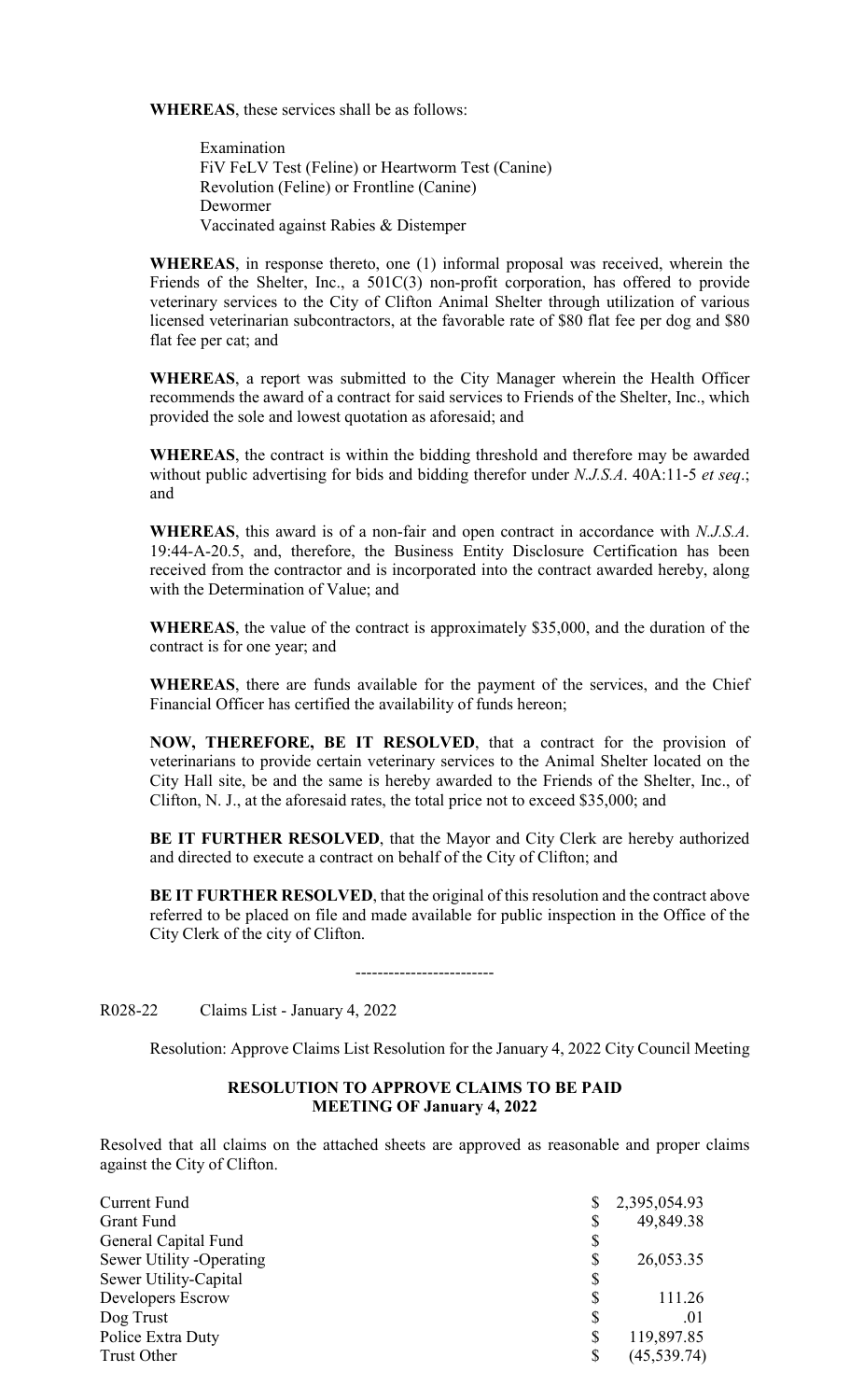January 4, 2022

| Section 8 Public Housing          |    |              |
|-----------------------------------|----|--------------|
| <b>Community Development</b>      |    |              |
| Payroll Agency                    |    |              |
| <b>COAH</b>                       |    |              |
| Self Insurance                    | \$ | 844,502.19   |
| Self Insurance 11                 | \$ |              |
| <b>Fire Dedicated Penalties</b>   |    |              |
| Revolving Loan Fund               |    |              |
| Tax Title Lien Redemption         |    |              |
| Unemployment Trust Fund           |    |              |
| Library                           |    | 80,497.91    |
| <b>General Liability Trust</b>    |    |              |
| <b>Workers Compensation Trust</b> | \$ |              |
| Federal DOJ Forfeiture            |    |              |
| <b>TOTAL CLAIMS</b>               | S  | 3,470,427.14 |

R029-22 Resolution Encouraging all Commercial Establishments and Venues in the City of Clifton to Require that a Mask or Similar Face Covering be Worn While Inside the Establishment

**------------------------**

## RESOLUTION ENCOURAGING ALL COMMERCIAL ESTABLISHMENTS AND VENUES IN THE CITY OF CLIFTON TO REQUIRE THAT A MASK OR SIMILAR FACE COVERING BE WORN WHILE INSIDE THE ESTABLISHMENT

WHEREAS, the City of Clifton has a compelling interest to protect the health, safety and welfare of Clifton residents; and

WHEREAS, as of December 28, 2021, there have been 280,119,931 confirmed cases of COVID-19, including 5,403,662 deaths, reported to the World Health Organization ("WHO"); and

WHEREAS, on November 26, 2021, the WHO classified the Omicron variant as a variant of Concern; and

WHEREAS, from December 10, 2021 to December 17, 2021, the City of Clifton has had 244 new COVID-19 cases and 1 additional death; and

WHEREAS, as of December 17, 2021, there have been 14,269 COVID-19 cases and 299 deaths in the City of Clifton; and

WHEREAS, the spread of COVID-19, particularly the Omicron variant throughout the State of New Jersey, poses a severe threat to the public health, safety and welfare to the residents of the City of Clifton; and

WHEREAS, wearing a mask is an effective way to reduce the risk of COVID-19 transmission from person-to-person contact in indoor areas, and

WHEREAS, the CDC recommends that individuals in areas of substantial or high community transmission should wear a mask in public indoor settings regardless of vaccination status; and

WHEREAS, as of December 28, 2021, the CDC classified Passaic County as an area with high community transmission with a case rate per 100 thousand of 1,297.26, representing a positivity rate of 22.27%; and

WHEREAS, the CDC specifically recommends that everyone in Passaic County should wear a mask in public indoor settings; and

WHEREAS, the City of Clifton believes that in order to provide for the health, safety and welfare of the residents of the City of Clifton in light of the recent surge in COVID-19 cases due to the